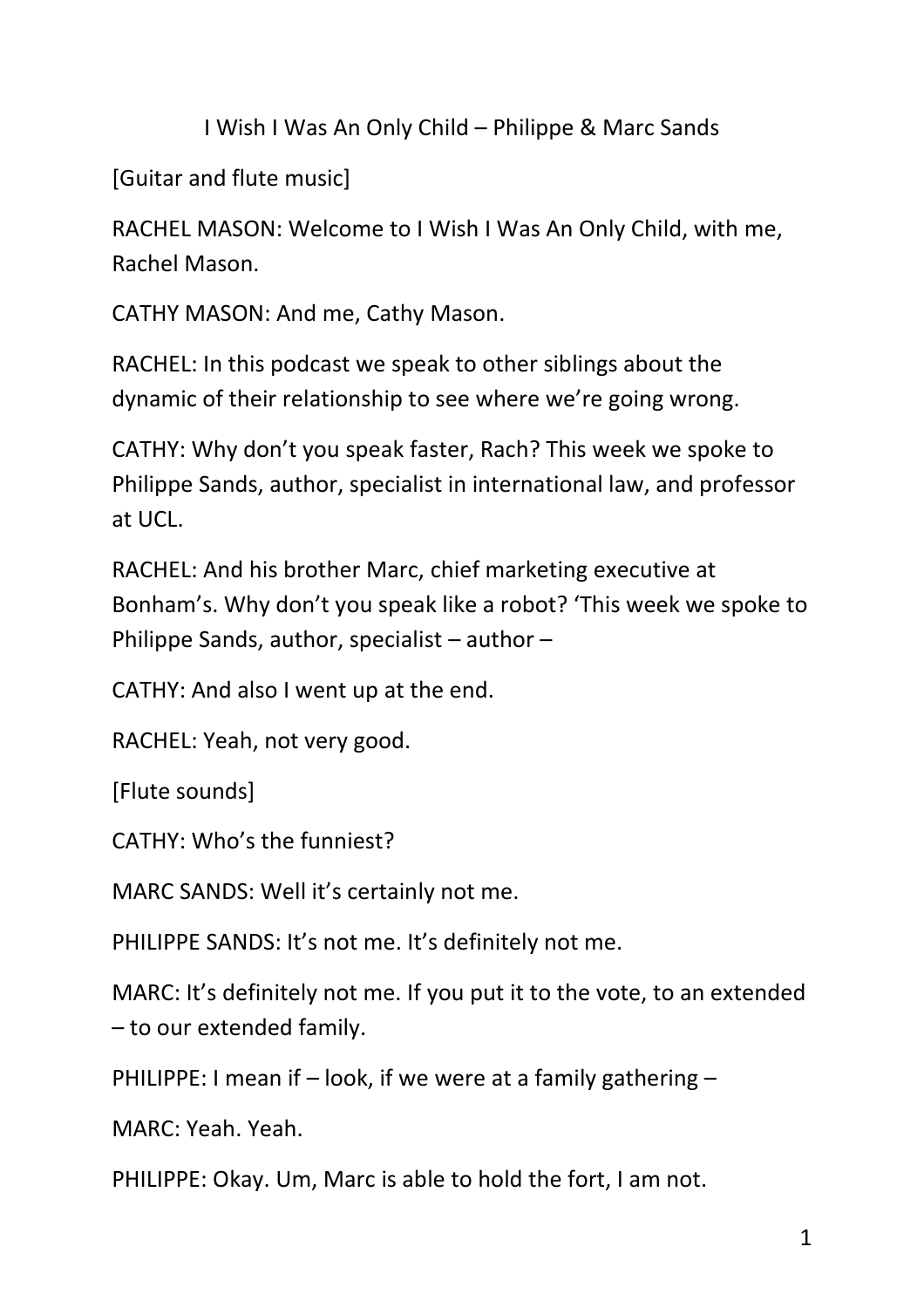MARC: Yeah.

### CATHY: Why not?

MARC: On some things, but not others. But when it comes – though I was surprised the other day. We sat in your garden. I need to reveal that you do loads of April Fools, which I had no idea about about you, which was a bit of a surprise. And left thinking, 'god, maybe you do have a sense of humour', which is not immediately apparent. But –

CATHY: What?

PHILIPPE: No,  $I - I$  do have a sense of humour but  $I'm - I'm$  more restrained in family settings. I'm actually better outside of the family.

MARC: Oof, wow.

CATHY: He was funny over the garden wall.

PHILIPPE: Yeah.

MARC: He can put it on  $-1$  think he is quite funny, actually. But I – you are.

PHILIPPE: I think I feel a sense of anxiety around family.

CATHY: Really?

RACHEL: Why? Okay.

CATHY: Why?

MARC: You've – you've started so early.

CATHY: But why? Why do you feel anxious?

RACHEL: I think he's winding you up, Cath.

CATHY: I don't think he is. I don't think he is.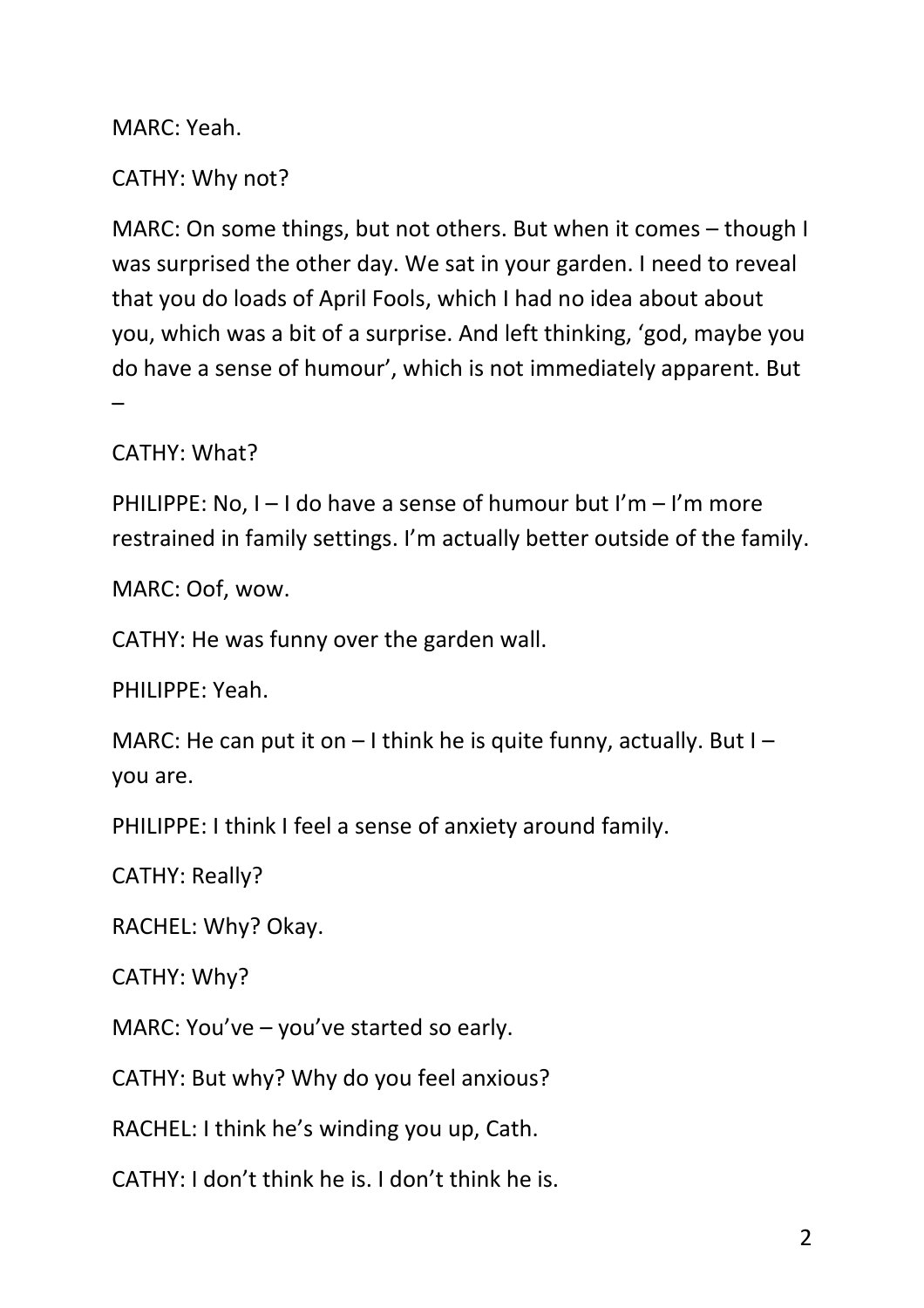PHILIPPE: What a ridiculous thing to say. Because I've always been in his shadow.

MARC: Yeah, yeah.

CATHY: Oh, I see. Of course.

PHILIPPE: He's always been – Marc has always been the better performer, okay?

CATHY: Right.

PHILIPPE: He's able to hold a room in the family setting, but not outside of the family setting. I'm better outside of the family setting. But within the family context, he is  $-$  my kids would also say he's more open, he's less buttoned up, he's able to empathise better. And I seem to have a degree of anxiety in the family.

MARC: I think anxiety's way too strong. I'm much more of a showoff. To put it in just simple language, I'm just much more of a showoff than he is. And if there's a – if there's a floodlight in the room, I'd be chasing around for it. For the light to be shone on me. And I'm not sure Philippe would be.

RACHEL: Wow. Can you give us first the context? What's the age difference between you? Philippe, you're the oldest brother, is that right?

PHILIPPE: What do you think? What do you think looking at us?

CATHY: Everyone asks us that. We're not going to answer that and I know the answer anyway.

RACHEL: Oh gosh.

MARC: He's older. He's – he's just the wrong side of 60 and I'm just – I'm the wrong side of 57. So I'm  $-$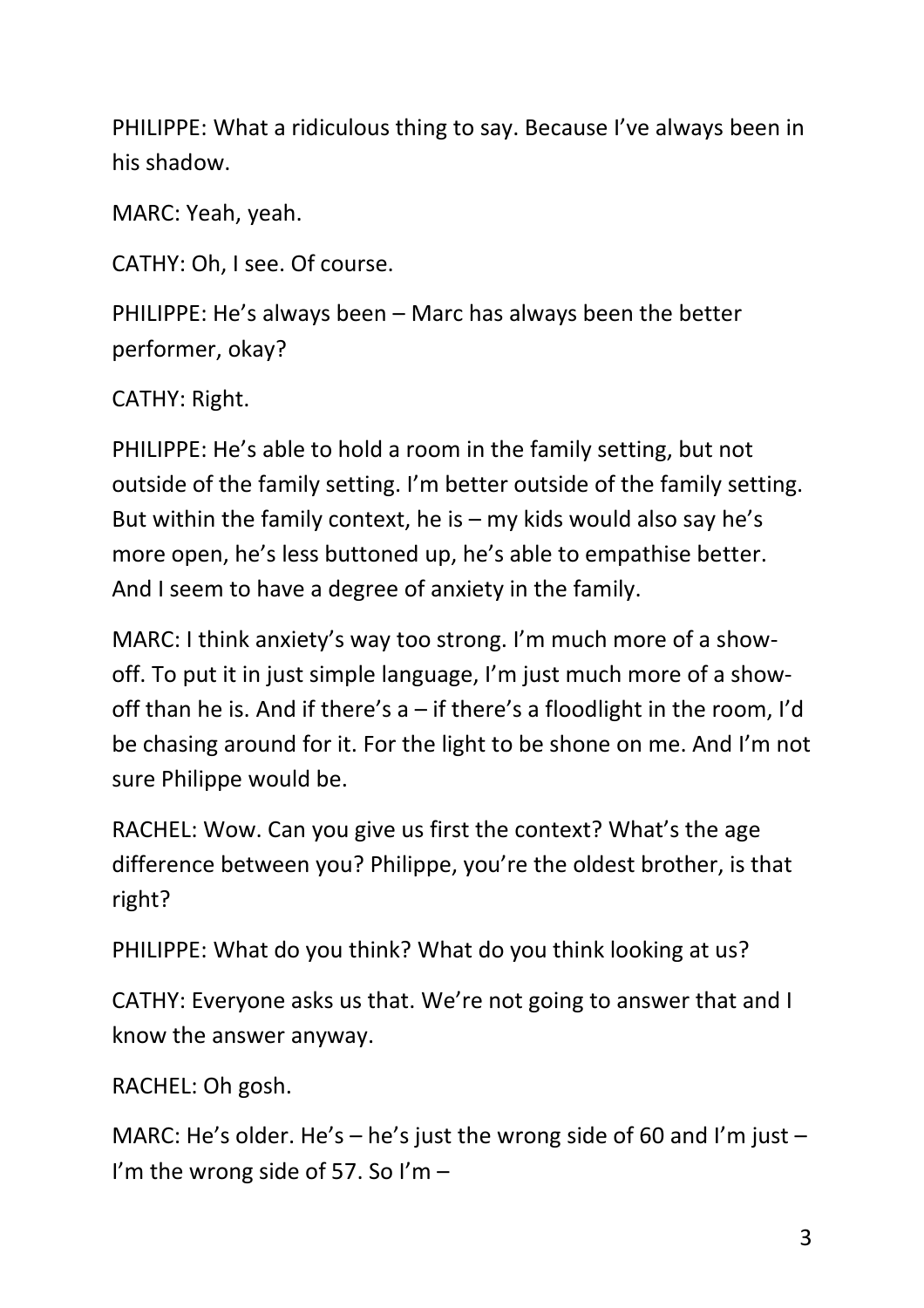PHILIPPE: I have my second jab tomorrow.

CATHY: Oh wow.

RACHEL: Oh.

MARC: And I've got mine in a couple of weeks.

RACHEL: Okay. So there's three years –

CATHY: Oh.

MARC: So he's – he's older. Yeah.

RACHEL: Three years between you. So – so that's interesting. Within the family, Marc, you're much more confident in terms of –

MARC: Confident's not right. Just  $-1'm - what's$  the word? Just more –

PHILIPPE: He's more expansive.

MARC: Yeah, I'll just – you know, I'll just –

PHILIPPE: He's more – Marc is more relaxed, more mellow. He's better at sport and he's had a lot more sex than I've had.

MARC: For fuck's sake. I mean – I mean – there's nothing –

CATHY: Can we hear more about that?

MARC: That is pathetic. That is – that's called deflection. That's like, oof, asks you a question, give a completely stupid answer.

RACHEL: Right. Would you talk to each other about sex lives?

MARC: No.

PHILIPPE: No, never.

MARC: No. No.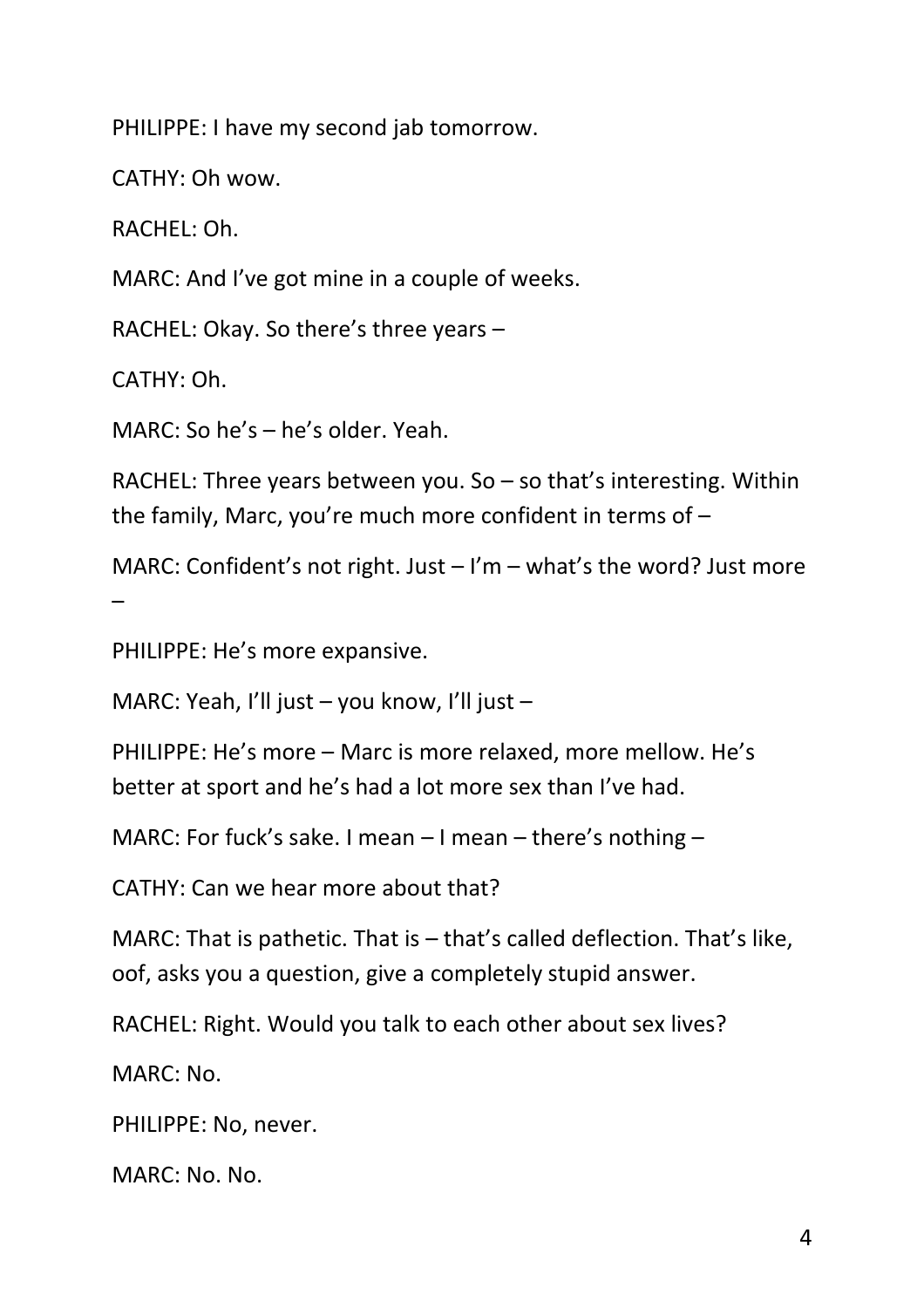RACHEL: No, okay.

CATHY: No, we wouldn't ever.

MARC: Do you?

RACHEL: No, no, we wouldn't. That's so true. Right, we – we –

CATHY: No, we would never. It would be – no.

RACHEL: No, we're fast forwarding way too much, yeah.

MARC: There's line somewhere that you don't cross and that's – that's  $-$  yeah.

CATHY: No.

PHILIPPE: No, but we are aware. But I mean actually, the truth of it is, when I say we are aware, awareness goes back to about 1975 or 1978 or 1980. That  $-$  so, you know, in a  $-$  in a family relationship, things crystallise at a particular moment. So my recollection of my beloved brother's propensities with ladies is completely informed by what I remember from his teenage years and being at university. So the truth of it is, I have no idea what's happened subsequently. No idea whatsoever.

MARC: Because there's nearly four years between us. Four years. Because when I was 13 he's 17, when I'm 15 he's 19. He's gone to university. And there was a period where we didn't really see each other. Um, because it was just an age gap thing. And if he's 17 and I'm 13, he's absolutely not interested in me. And I'm not particularly interested in him. Because there's too big a gap. And it sort of –

PHILIPPE: It's only in the late 20s. It's only in the late 20s.

MARC: So there's – there's a big gap. We were never distant, but we became much much closer in late 20s onwards. Um, because our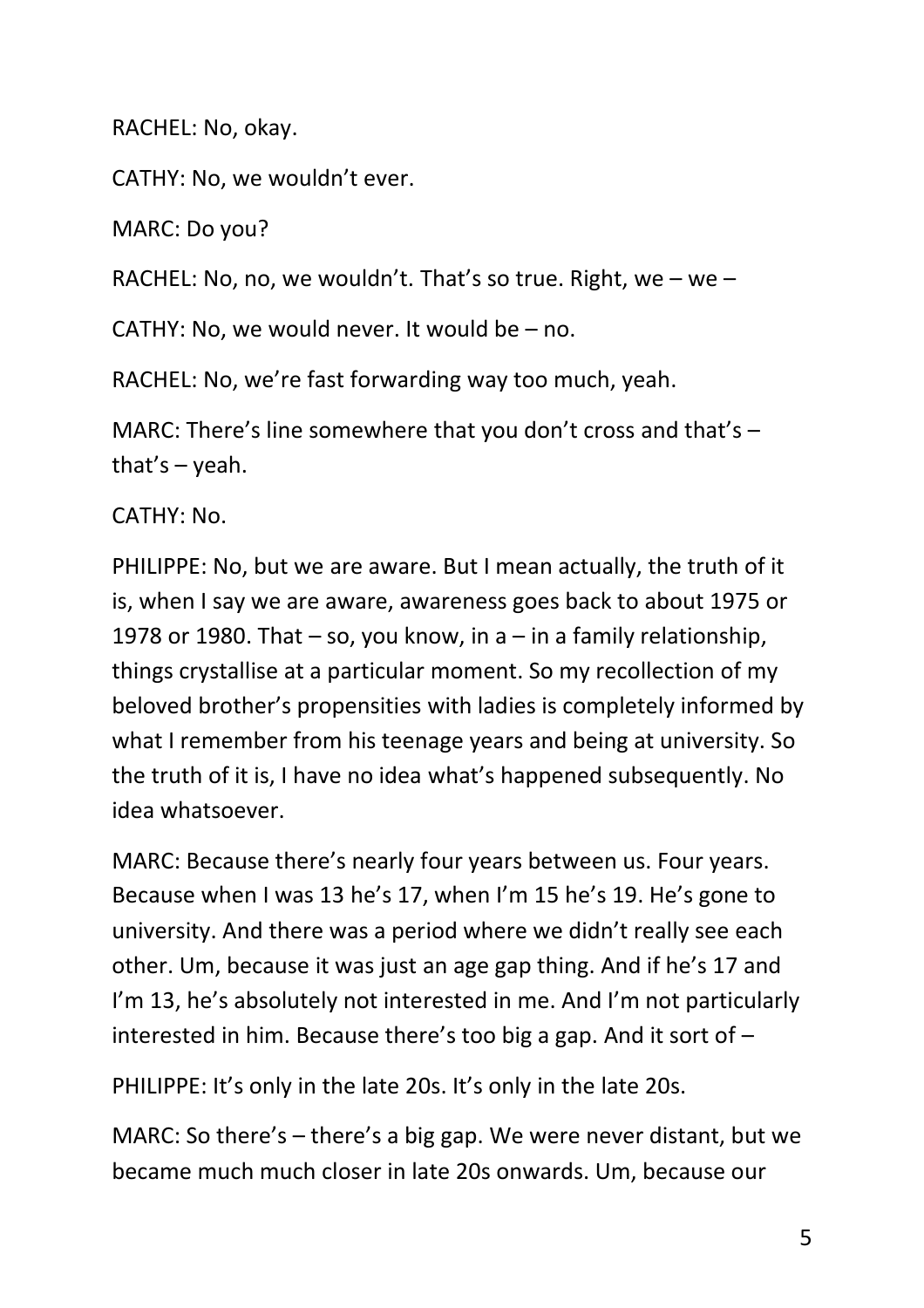lives intersected much more. I mean he spent years living in America, I spent some time living in America. And so it was quite – I suppose it's when we all ended up back in London, um, that we got close again. It was never distant, but it was just, uh, just sort of parallel lives because of the age gap. Um –

RACHEL: Right. But when you were young, was it just the two of you in the household?

MARC: It was. And yeah, so it's always been just the two of us.

PHILIPPE: No, we had parents.

CATHY: I was just going to say exactly that.

RACHEL: No, I know. They didn't live you you on your own. No. So what  $-$ 

PHILIPPE: And we – and we shared a bedroom when we were kids, in the first house that we lived in. We had a bunk bed and I slept on top and he slept at the bottom.

MARC: Yeah.

CATHY: Aw.

RACHEL: Of course. So were you close as kids? Growing up in Belsize Park, were you quite close?

PHILIPPE: I think we've always been close. But the closeness has changed over time. And there's never been a period where we were in conflict. I don't remember that at all. I mean, you know, two brothers, boys, would fight and would, you know, be in a competitive type of situation. But there was never anxiety. There was never anger. There – it's always been pretty harmonious, actually. That's been one very very nice thing.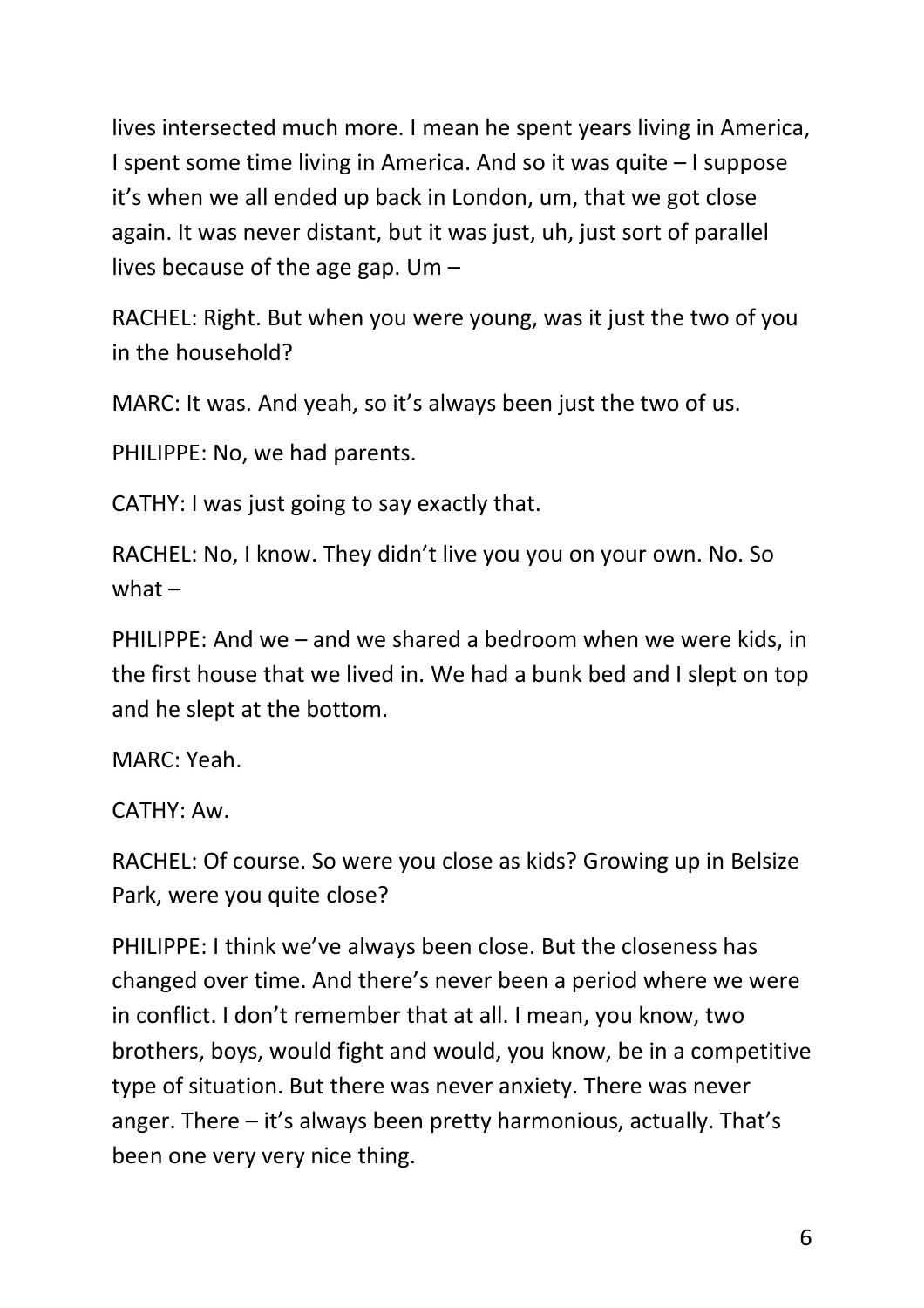CATHY: Is that about your parents, though? Did they kind of keep a happy ship going or was it just how you both are built?

PHILIPPE: Well our parents were not happy. And I think what happens in that situation is it creates a solidarity in the kids. I don't know, every family's different. But in our family –

### CATHY: Yeah.

PHILIPPE: Um, certainly amongst the two kids, the two boys, um, I think that when you sense that things are not going well with your parents, you bond. You're – you're left to pick up the pieces, so to speak, together. I mean both of our parents, I think, were really careful about protecting us from their own difficulties. But it was impossible not to see what was going on.

MARC: But I think you saw much more of it. Or you understood more of it than I did. When I talk to my parents about it now, I don't – I don't remember it as being a particularly traumatic time. There were a couple of scenes I remember that were sort of seared in my mind, but not – it wasn't that bad. But for you I think – you were older, you understood a little bit more than I did. And for you it may have been slightly different. Because I – and I think in some senses, um, you – you might have shielded me from some of the, uh, more painful bits.

And there's a couple of moments in our lives when you've done that, actually. Um, and when we were older, when our grandfather died, I had immense difficulty. I remember you saying to me, and – he passed away and we could go and see his body and I wanted to see it. And I didn't want to see it. And I wanted to see it. And I was much older, I was – must've been about 18, 20. I remember you saying, 'it's okay, you can go in. It's not him. It's his body. It's not him.'

CATHY: Aw, that's lovely.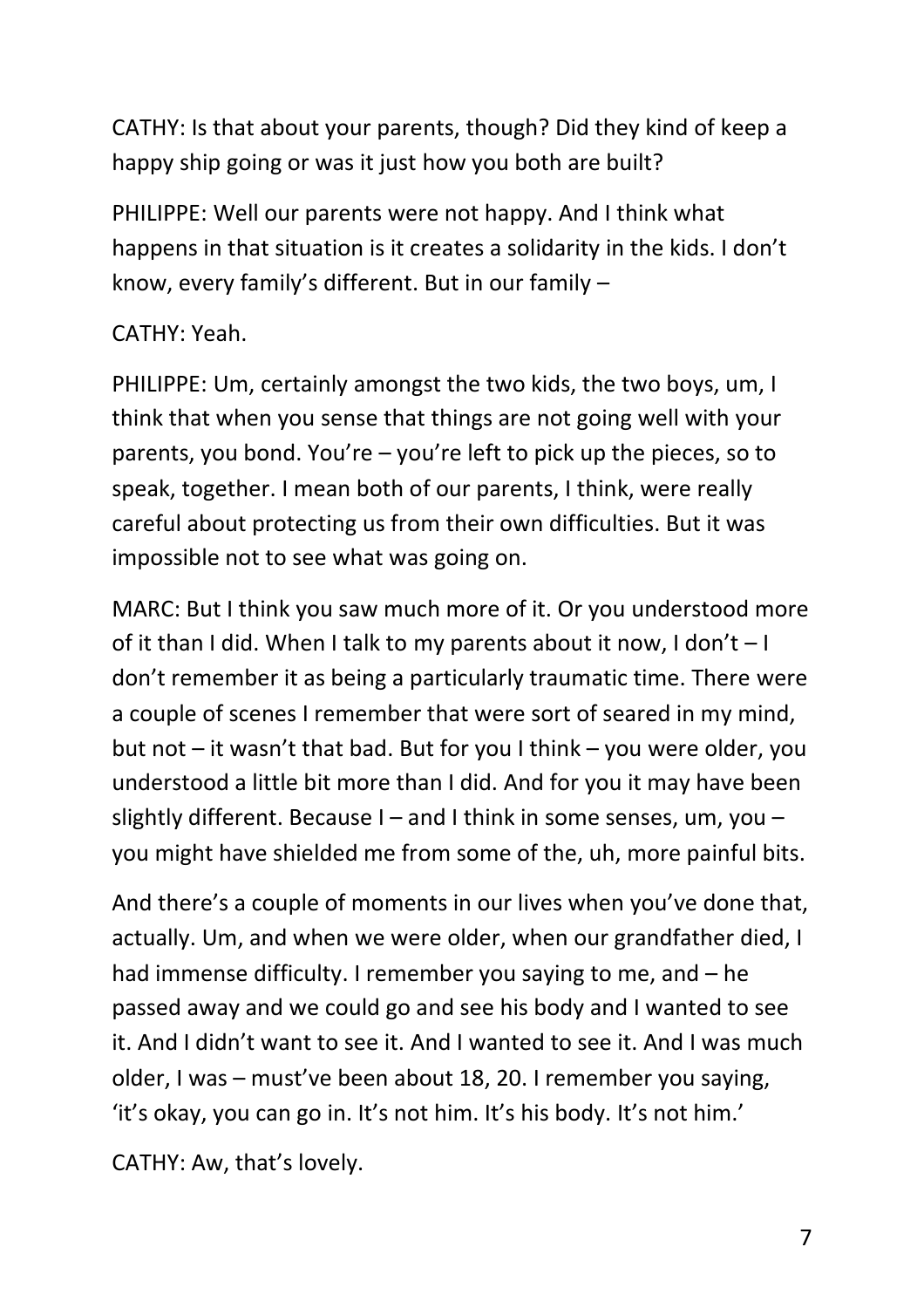MARC: And I remember being – that gave me the permission to do it. And I was – I was terrified by the whole thing. And I remember you saying that, just – do you remember that? I'm –

PHILIPPE: Yeah. Yeah, I do remember that.

CATHY: That's amazing.

MARC: And it's like – I think there have been moments when Philippe has done that, either just unknowingly, or in that instant knowingly, because it was a particular moment. But I think when our parents split up, I think it might've been – I can't speak for you – it might've been slightly worse for you than it was for me.

PHILIPPE: I mean I just want to – I want to roll back slightly. Because I think the thing is, actually, we had a pretty  $-1$  think of myself as having had a very happy childhood.

MARC: Me too, me too.

PHILIPPE: Um, but of course the big drama in childhood was parents splitting up.

CATHY: Yeah.

PHILIPPE: So the big memories of childhood, of course, are parents splitting up, it's a terrible car crash that happened in 1966, the year England won the World Cup, which – which, um, our mother broke her back and was in hospital for many months. Um, and, um –

MARC: Well, and lots of easy stuff. School. You know, it's not traumatic stuff. But it's, you know, it's just –

PHILIPPE: Yeah. Yeah, and school was good.

CATHY: But how old were you – how old were you when you – when your parents split?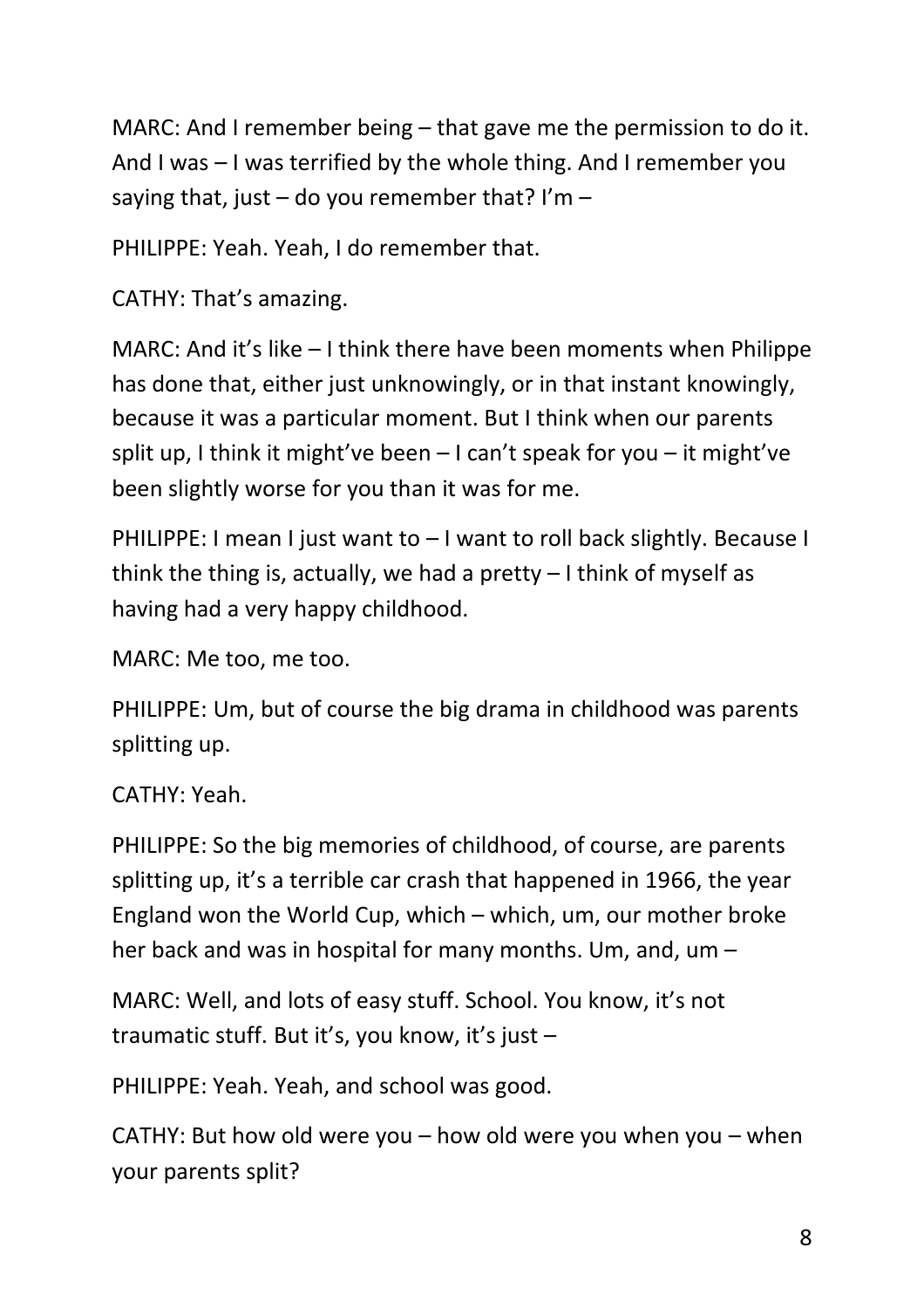PHILIPPE: I was 15 and you were 12.

MARC: We were – I was, yeah, 12. 12.

PHILIPPE: Yeah.

MARC: Yeah. Our parents were – there was – I mean it must've been painful for them, but they did try and shield us. And I never felt that I was being used in some game of anything.

CATHY: Right.

MARC: Or felt that I needed to go to either way to each one. I mean –

PHILIPPE: But I think – I think in terms of the way our parents handled with it, I mean at the time the perception – my perception, certainly, would've been that our dad had massively misbehaved.

CATHY: Right.

PHILIPPE: And so I think there was a protective instinct towards our mother. And one of the things that our mother did, which to this day I am incredibly grateful to, is at no point did she point the finger of blame at a misbehaving husband.

CATHY: Which is amazing.

PHILIPPE: A serially misbehaving husband.

CATHY: Yeah. Yeah.

PHILIPPE: Which is an amazing thing. And so in doing that, she offered a protection of him in a sense, which has carried on all the way through. With the passage of time, as you go from being a kid and a teenager and you begin to grow up, and then you become a parent and you have a partner and so on and so forth, you sort of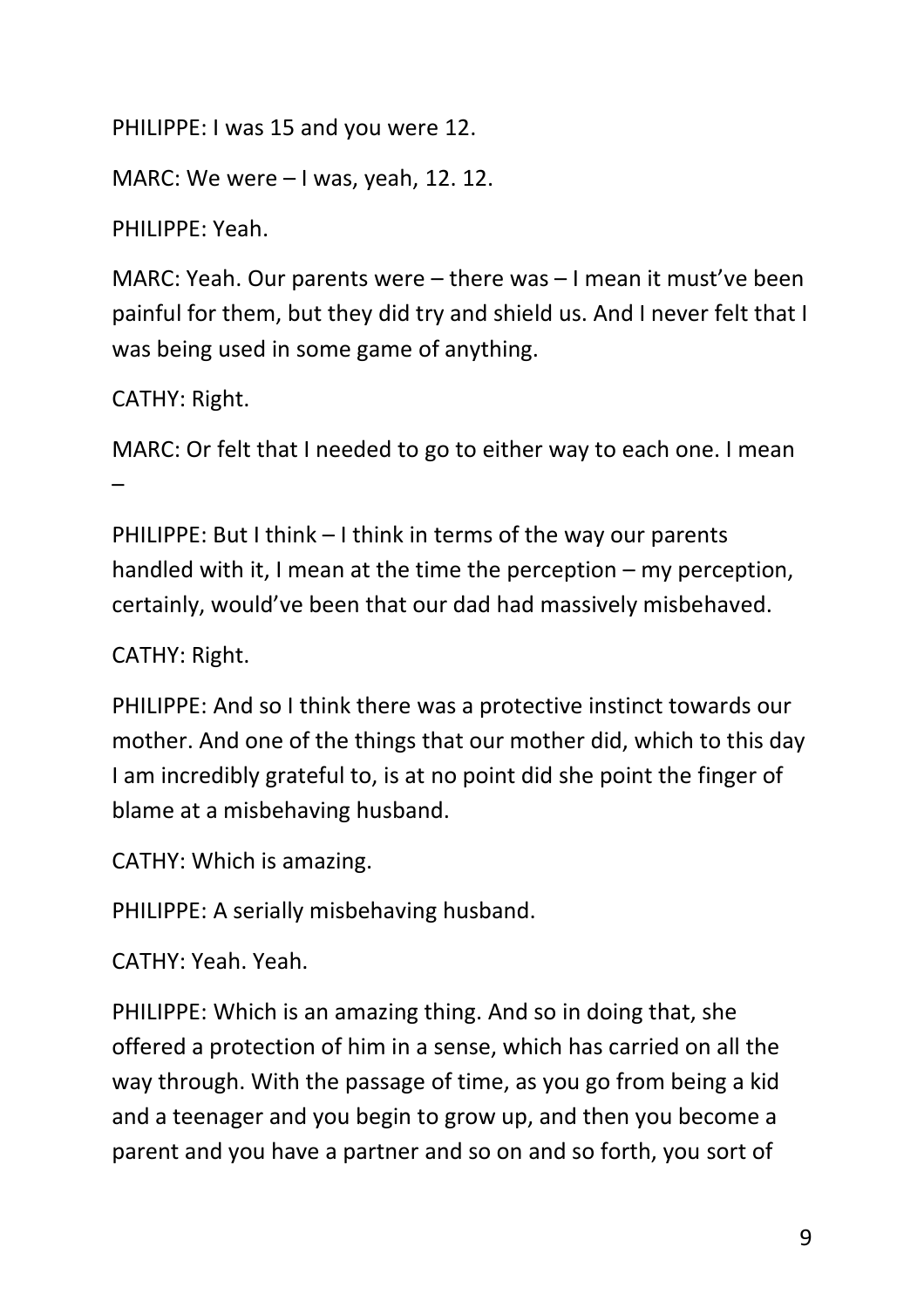come to understand that life is complicated, it takes two to tango, it's never quite entirely black and white. And so you come to see things in a different way. And it's no excuse for his behaviour, but you can sort of perhaps understand at times.

MARC: Yeah, yeah. I mean it's a curious one because he – it was the classic thing where parents split up, we lived with our mum, Dad lived up the road, uh, not far away. And then –

PHILIPPE: With his girlfriend.

MARC: With his girlfriend. And then – but then we would go for long weekends, which are now seared in my mind as sort of magical moments. So we'd go to Aintree – he was a big gambler – we'd go to Aintree and watch, you know, the Grand National once a year. We'd – and we'd go four or five times a year, we'd go on these drives to these places that seemed incredibly magical to me, like Plymouth. Um, and – and Liverpool.

And I mean I'd never been out of postcode NW-something. These places sounded amazing. And we had amazing weekends with my dad, and my mum was always very good about that. Because she also had to deal with all the crap and shit that two teenage boys had, and he was basically at a distance. I remember much later in  $my - a$ year – I took a year off between going to – between leaving school and university, and I wrote to my dad and said, 'look, you know, this is a weird one. But, um, I'm quite worried that, you know, if you were to die now, I don't think I'll ever really have known you very well.' And I was sort of 18, wrote him this letter. In the days that you wrote letters. And about – and I sent it of course, got no response. And I did spend the next day – he's still – they're both still alive and they're in great condition, but about five years ago I asked him, you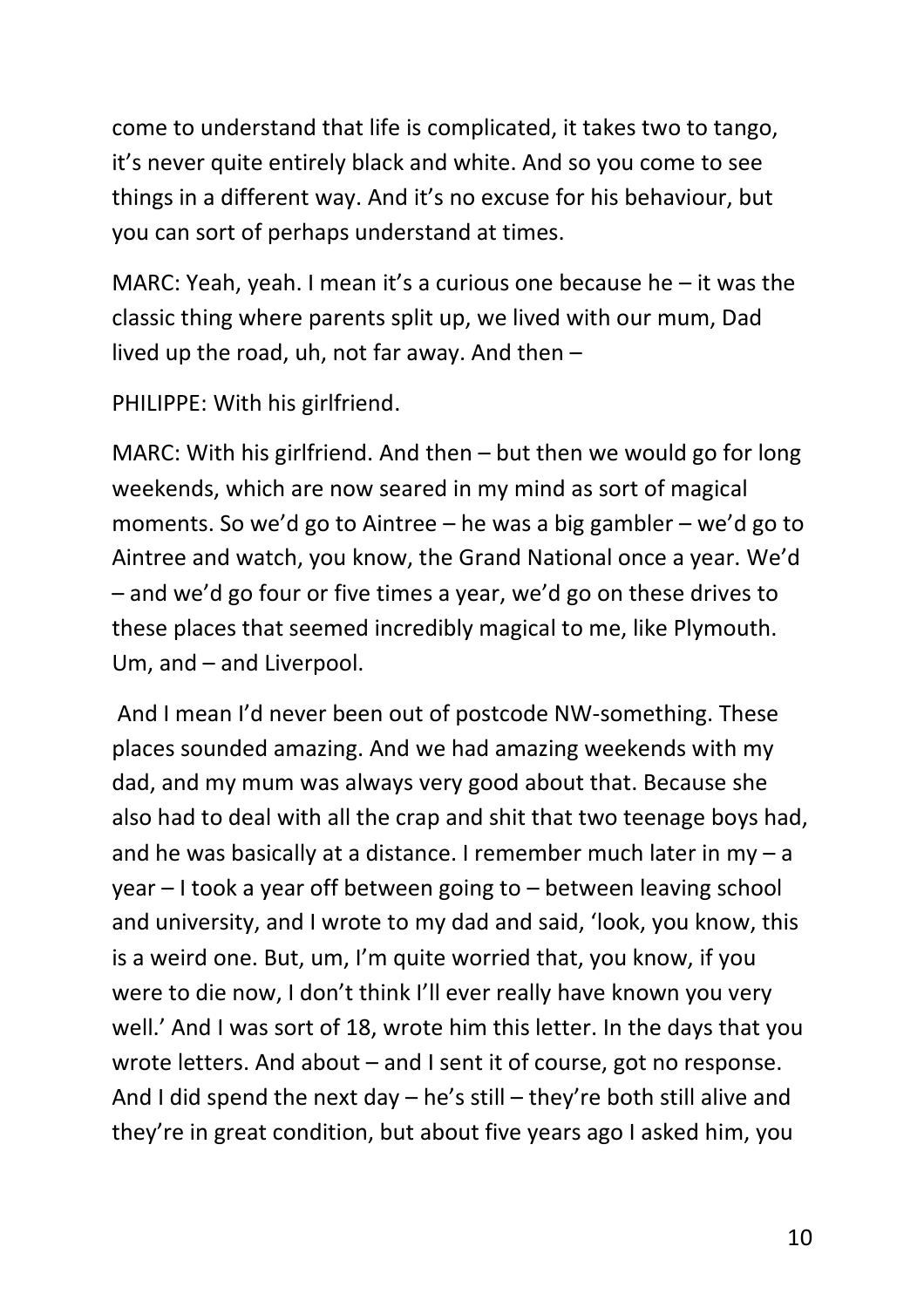know, 'do you ever remember receiving that letter?' And he has absolutely no memory of it.

### CATHY: Really?

MARC: Which is sort of classic him. And either I've completely fabricated that story. But I remember writing this letter to Dad. And in the interim period I've got to know him extremely well. And – because there was a period where he was busy doing his thing, we were with Mum, and we saw him in that classic Saturday afternoon away or weekends away, two or four times a year, which was pretty unsatisfactory actually.

CATHY: Yeah.

RACHEL: Yeah.

MARC: Um, but and then filled in the gap. And in the last 30 years he's been amazing. And particularly as a grandfather he's been phenomenal. So –

CATHY: That's what's happened with ours.

MARC: Absolutely phenomenal.

CATHY: That's exactly what's happened.

MARC: He was great dad but he was a distant dad. It was a different world. I mean I can't imagine being that sort of father, being the dad that I am now. Being ever that distant but, you know, they made it work. And bizarrely, you know, they – they would've been married, I don't know, hundreds of years. 50 years. You know, a bit less, about that. And they would have, um, they actually live opposite each other now.

CATHY: Oh really?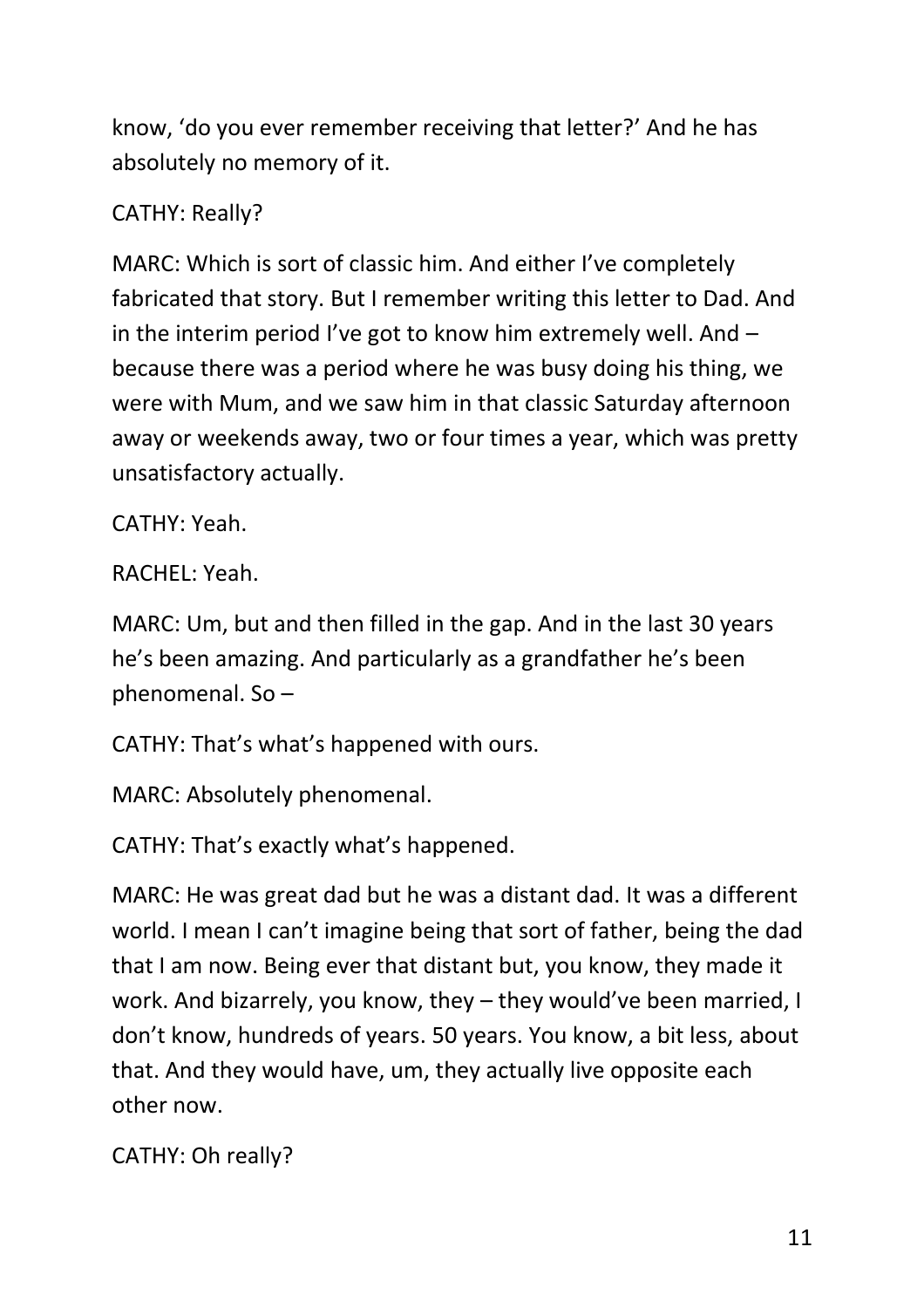MARC: And – and they're quite good friends.

PHILIPPE: From my dad's living room, he can see into my mum's bedroom.

MARC: Which my mum doesn't like.

CATHY: Oh, that's just so weird.

RACHEL: But – but they get on. How did you get –

MARC: But it's not weird. He's made it sound weird. It's not actually weird. He's made it sound –

RACHEL: No. it's lovely.

MARC: But the truth is it's really lovely.

RACHEL: How did you –

MARC: Because they see each other and they go out. They go out. You know, during the lockdown, uh, he's been taking her to shopping in the car. And they'll go and have food together, drops her back home. So –

CATHY: That's lovely.

MARC: Although I think they were incredibly unsuited as a couple, um, I actually think there's something about each other that they still really adore in some way or love. And they still see each other independent of us two or their grandchildren, our various children. They see other together. They go for dinner every now and then. And that's sort of amazing.

CATHY: That is amazing.

RACHEL: That is amazing.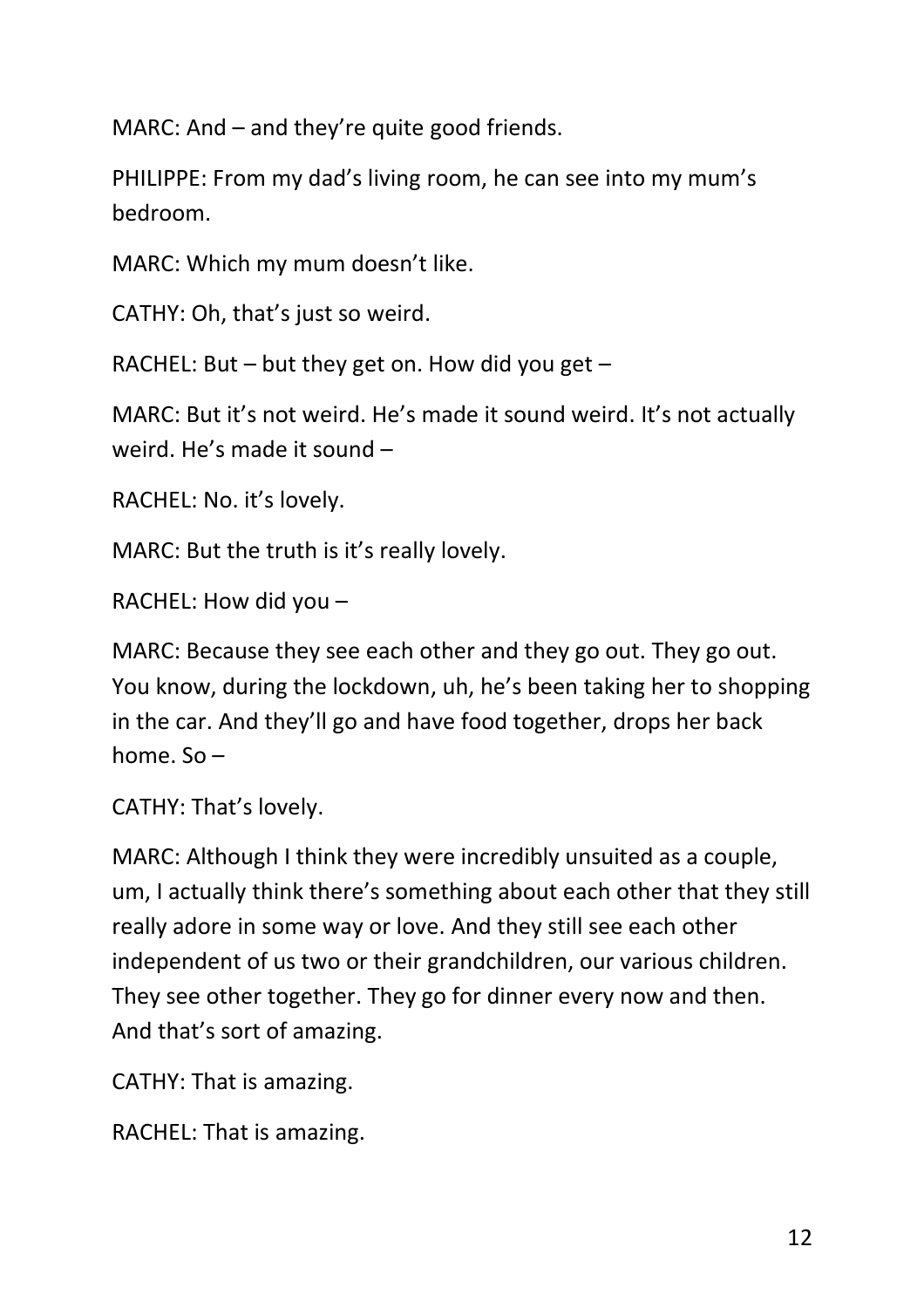MARC: It is amazing.

RACHEL: But how did you get on with the dad's girlfriend? Girlfriends? Did he marry?

MARC: Always complicated. Never liked it.

PHILIPPE: Well, hang on. I mean – his girlfriends.

CATHY: Exactly.

RACHEL: Okay.

PHILIPPE: Um, I mean there were quite a few. So some – some you did get on with. Um, there – it wasn't always so easy when the girlfriends were younger than us.

RACHEL: Right.

PHILIPPE: Um, I have to say. But – but one comes to terms with that when the girlfriend is still around 30+ years later. Uh –

CATHY: Right, right.

PHILIPPE: And so one of the things that you sort of learn is nothing is set in stone. Things evolve, things change.

MARC: Hm, hm.

PHILIPPE: You look at them from different perspectives. And what seems difficult or outrageous at a particular moment is not difficult and not outrageous 30 years later. It's really weird. The – the perspective –

MARC: Yeah.

PHILIPPE: That one has of one's parents and also how things change when you become a parent.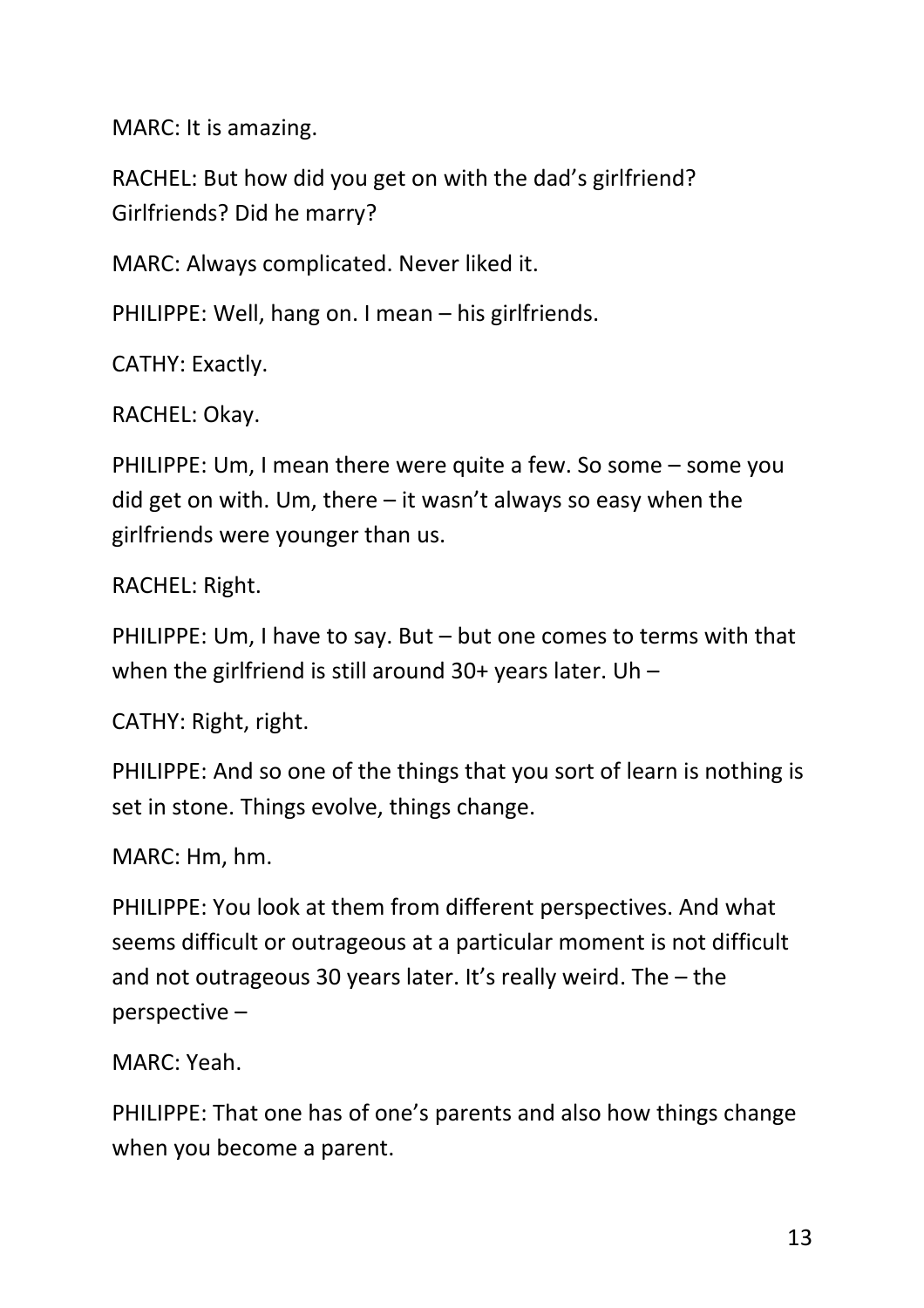CATHY: Of course.

PHILIPPE: It's really an interesting experience.

CMARC: But I had a completely – such a sense of injustice about my mum being left and dad having a lot of, uh, lady friends, shall we say? And I'm getting the feeling you didn't react in that way. Or are you just calm now because you've had shitloads of therapy?

MARC: Um, no. Didn't – I haven't had shitloads of therapy.

PHILIPPE: I have. Yeah.

MARC: You might, I haven't. Maybe –

CATHY: Good work, so have I.

PHILIPPE: Yeah.

MARC: I – yeah. But I didn't react that way. I – I didn't. I didn't. Um, also my mother had a – had a very very important partner in her life who came on the scene soon after. Um –

## CATHY: Right.

MARC: But was a – was a constant for many many many years. So they both  $-$  in their  $-$  in their partings they both reacted very very differently. But again it goes back to what Philippe said. They – they were – particularly my mum was at pains to have no judgment against my father. And you do take your cues sometimes from your parents.

CATHY: Yeah.

MARC: Because where else are you going to? Unless you can work it out yourself. And I was too young to. And I never – I was never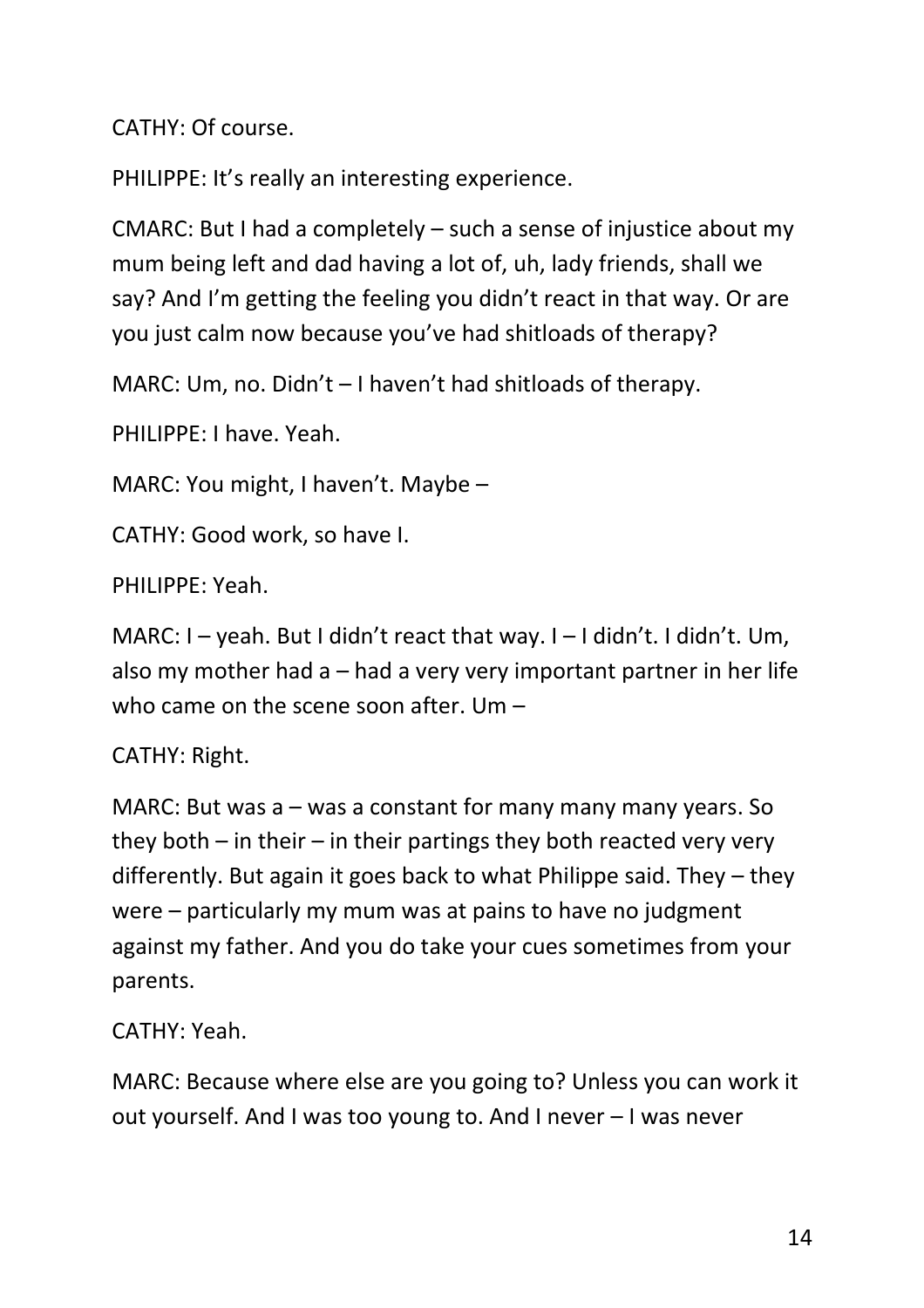pointed in a direction to respond that way, which I think was brilliant of both of them.

CATHY: That is amazing. Your mum sounds incredible.

MARC: Incredible's a really good word.

CATHY: Yes, I mean really, like incredible.

MARC: Because it goes many ways.

PHILIPPE: I think she handled that part of her life incredibly well.

MARC: Yeah.

CATHY: Yeah.

PHILIPPE: I mean I think there's a lot of respect from both of us that she could have put the boot in and she didn't. And because she didn't, in  $a - in a$  serious way it kept the family together. Even though the family had split up, it feels like a family. Um  $-$ 

## CATHY: Yeah.

PHILIPPE: Although, you know, we have a very small family, because Dad was an only child, so no siblings, no cousins, no nothing on that side of the family. And Mum had a brother but he was killed in a car accident. And so it's a very tiny family, except that we've produced children. So it's grown. But it's a very very small family.

# [Flute sounds]

RACHEL: Do you think – so Philippe, obviously you're – you're – you've done your books, you've – you're going back through, you know, lots – I've noticed you're unearthing family secrets. I'm suddenly thinking that your family is so small, is there anything in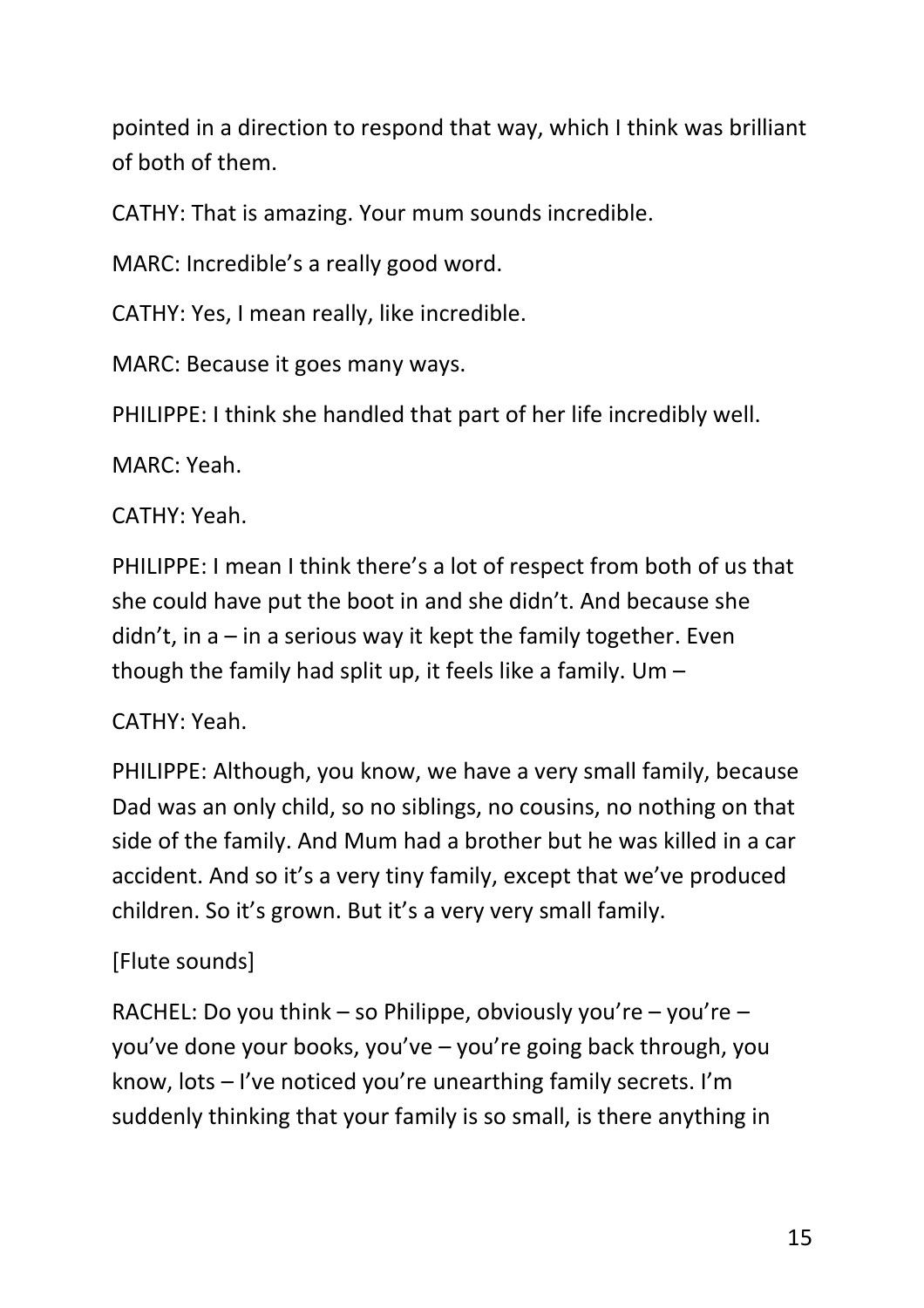there as to why you're looking out and looking back and trying to find all this history?

PHILIPPE: Absolutely. Because – because on – on our mother's side, we knew things had happened before that were not talked about in the family. I think for me – from my perspective it's very important. I've come to realise that I grew up in a household of silences, um, in the sense that my dad is not a big talker about the big things in life.

And my mum had grown up in a household where her parents had both been through absolutely traumatic experiences in the late 30s and 40s. They were Jewish, they'd come from Vienna, they'd been on the receiving end of, you know, the Nazi jack boot, and my mum – Marc's mum, our mum – was a hidden child. She was hidden outside of Paris by a series of Catholic families from 1940 to 1944. And no one ever talked about that.

And our grandfather, who we were both very close to, who for me is a singularly important person, had been through that experience but had never talked about it. And I think what happened to me is that when I hit 50 I – I get this invitation to go and give a lecture in the city in Ukraine where he was born. And I go to look for his house and that unleashes an investigation that continues to this day and that drives my wife, Natalia, I must say she's incredibly supportive, it's sort of a bit crazy that ten years on I'm still unearthing stuff. But I think you've hit the nail on the head. I think the silences of childhood were, if you like, catalysed into action 40 years later, is what's happened. I think it's not complicated.

RACHEL: Yeah. And – and Marc, Philippe has always been questioning you about things. How does that feel for you? Always asking about obscure family memories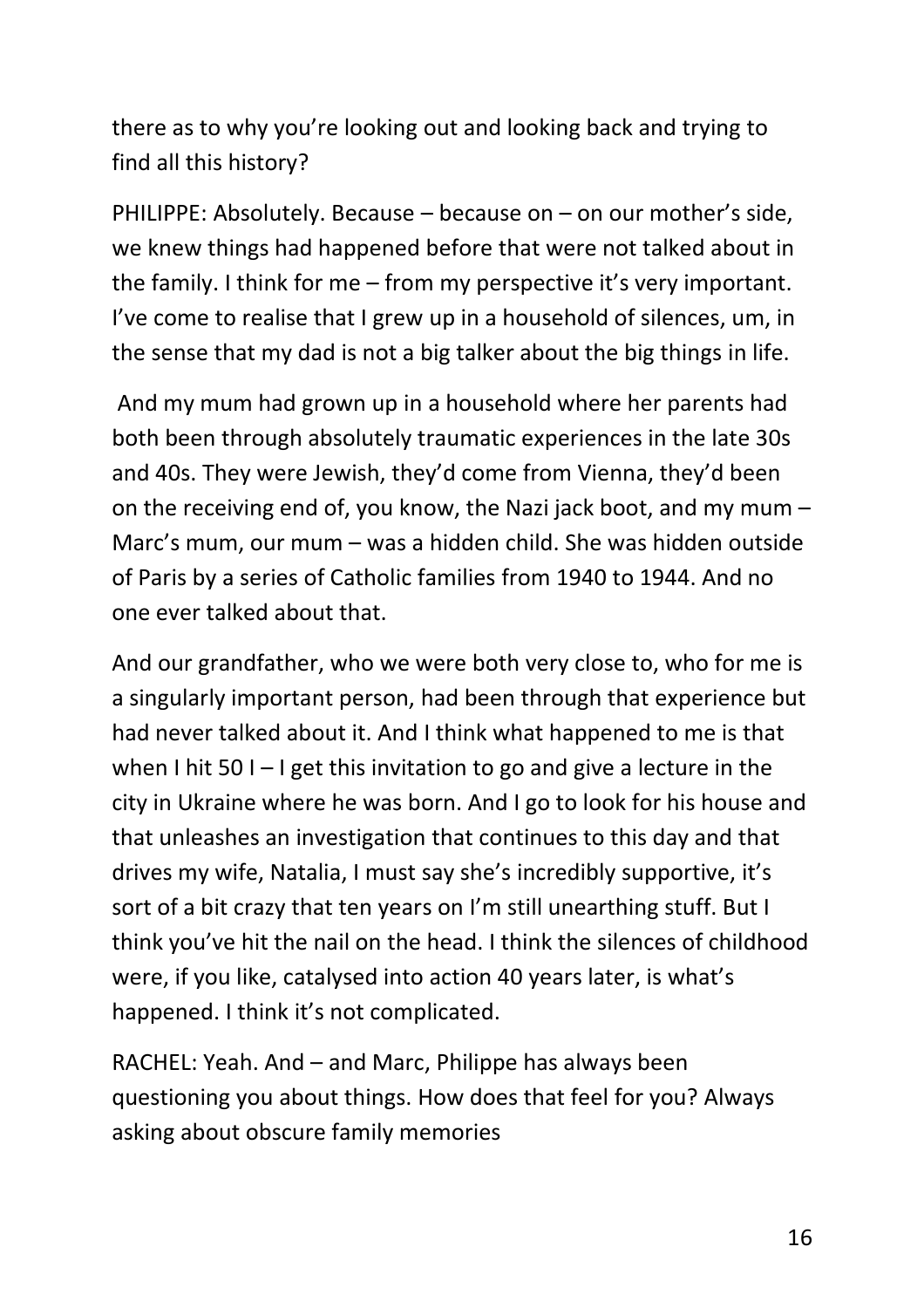MARC: Um, in a sense  $I - I$  didn't see it the way he did, that there was silences. Maybe because I was slightly blind to it. But when he began to unearth stuff, because he is absolutely forensic when he gets his teeth into something. Um, he I thought was very – he shared everything with me early. Um, so and particularly in the writing of the first book, which was sort of very respectful of him of me.

There was stuff in there that was quite huge revelations. And I remember many times he would say, 'okay I've just found this out, I've found that.' And I remember I was – you gave me a very early draft of the book, um, years ago. And I was on a flight to Nigeria. I was doing some work out there. And I read it in about – I couldn't put it down. Because it was essentially – you know it's the interwoven story of our family, bla bla bla.

But I thought you were always very generous in letting me know either in real time what was happening or very soon after. And there were certain things you said, you know, I remember you asking me a couple of things. There were a couple of things in the book where you said, you know, 'what should I do about this?' Um –

PHILIPPE: Well there was a central drama, which goes to the heart of any family, which is  $-$ 

MARC: You know –

PHILIPPE: That I discovered. Through the correspondence and other material of the family, that  $-$  that our grandmother on  $-$  on our mother's side had had an affair in 1938 to 1939 in Vienna. And that that was probably what caused our grandfather to leave Vienna for Paris in January 1939 by himself. Without his daughter and our mother, who was one-year-old, and without his wife. And that caused me then to investigate further. And I came across a friendship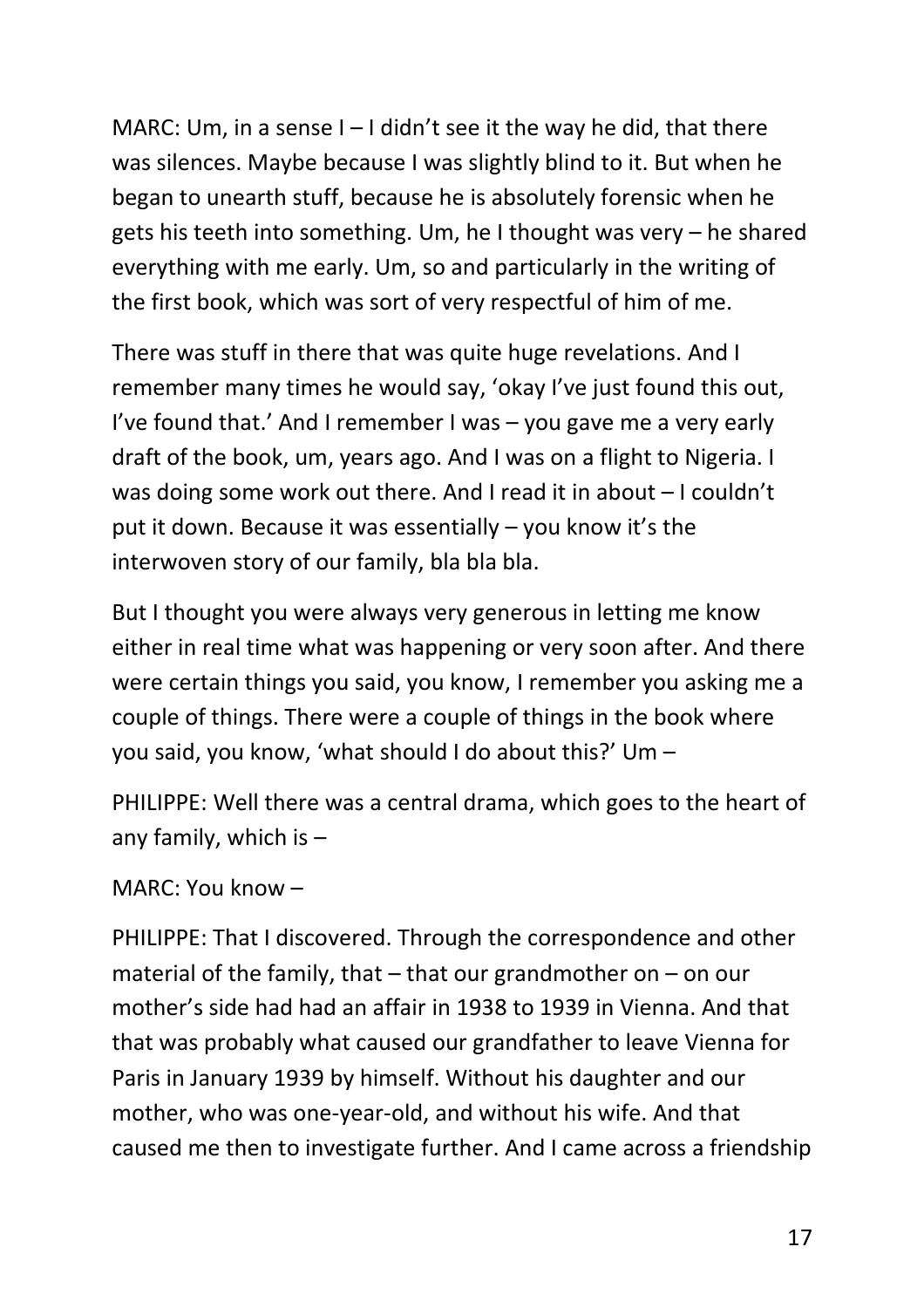between our grandfather and his best friend, which on certain interpretations including mine, it was more likely than not that our grandfather had a gay element. A gay side to him. Which, frankly, thrilled me. I was completely –

MARC: And that – and that wasn't the bit –

PHILIPPE: Excited about that. But it raised a question about the paternity of our mother. Which was –

CATHY: Right.

PHILIPPE: Immensely delicate. The question arose that it might've – because I tracked down, I identified my grandmother's lover. In other words, it is possible, with the passage of 75 years, for a grandchild to discover the identity of their grandparent's lover. I did it.

CATHY: Wow.

PHILIPPE: With 100% – 100% accuracy.

CATHY: Yeah.

PHILIPPE: And it raised a question of whether the lover could have been our mother's true father. And – and the lover's granddaughter, who lives in New York, said, 'let's do a DNA test.' And – and I wasn't so keen to do a DNA test. Not because I didn't want to know, but because it raised the question of what if the DNA test shows that our grandfather isn't the biological father of our mother? Do I have the right as  $a -$ 

CATHY: Exactly.

PHILIPPE: Son to impose upon my mother the information that the man she thought was her biological father was not her biological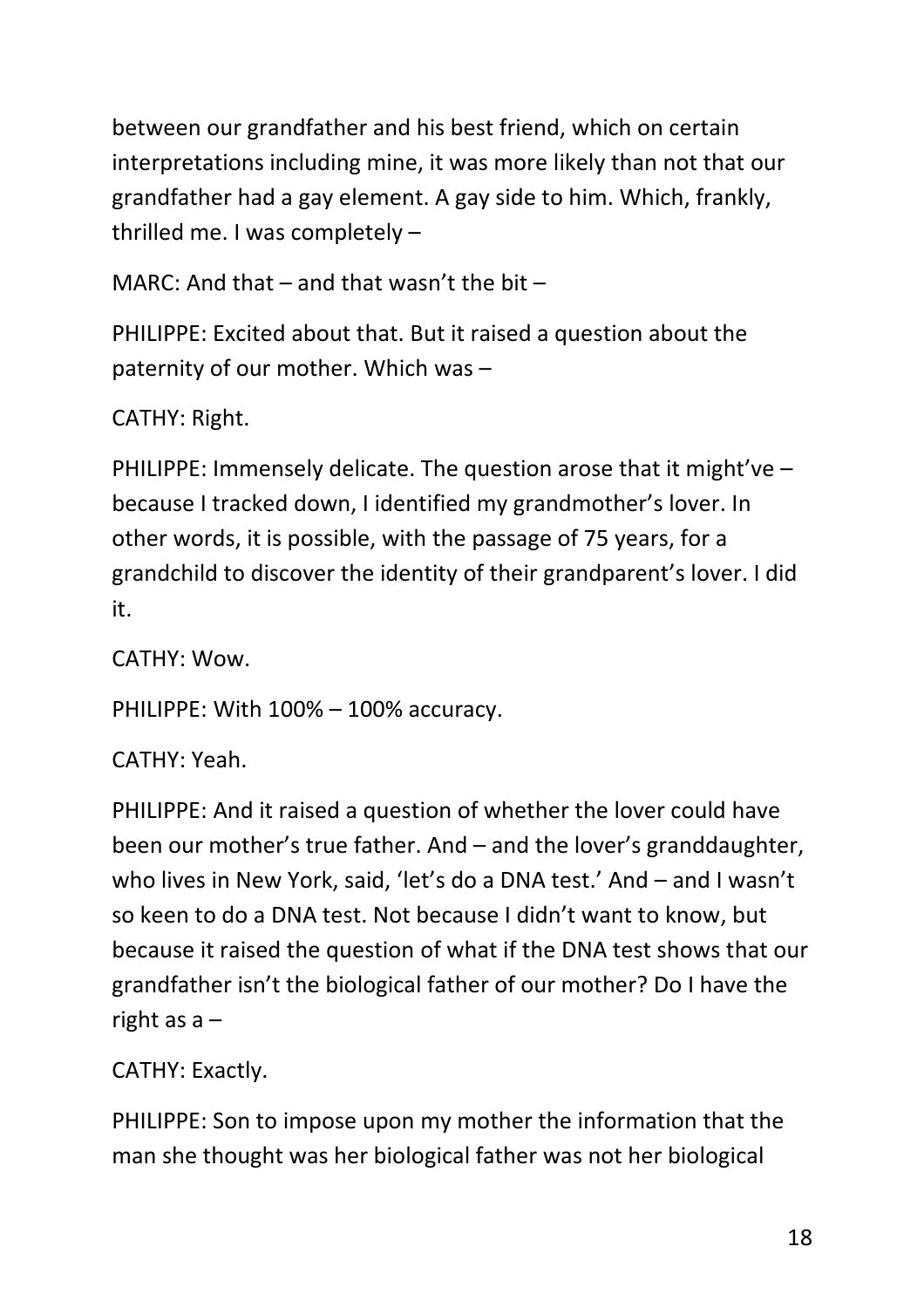father. And at that point, of course, I turned to my brother and I turned to my wife. What do I do in those circumstances? And what my wife said was, 'you have always been concerned about finding the truth wherever it leads to. You've got to do the DNA test and then deal with the consequences once you know the result of the DNA test.'

RACHEL: Marc, what did you –

MARC: My view was exactly the same. My view – my view was exactly the same. You – you know, you're on a mission here and you should go forward. Because it actually isn't going to alter the fact if – in fact it was, the biological test was the lineage we imagined it to be. But in my – he would still be my grandfather because it sort of – it doesn't – it's irrelevant. And actually on a more comedic note, if you look at a picture of him and a picture of me, it's quite obvious. And it would be unbelievable to believe those two are not related.

#### CATHY: Yeah.

MARC: And the lineage that my mother is  $-$  but  $-$  but  $-$  it was just  $$ no, you should do it. And it's – he's my grandfather. I don't – in the end, the person – it wouldn't – he's still my grandfather. It would've added some – some interesting complications. I mean, from another point of view, what is interesting about who has the right to do what, is that my mother has a couple of times said to me to me, um, and she's, you know, immensely proud of the book and bla bla bla bla bla. She said there's bits in the book that – that she, I think, is uncomfortable that Philippe looked at.

And my view to her is that you don't own the right to that. You own the right to it from your prism, but not from his prism. He has every right to look at this and find out. And that's from his angle. You have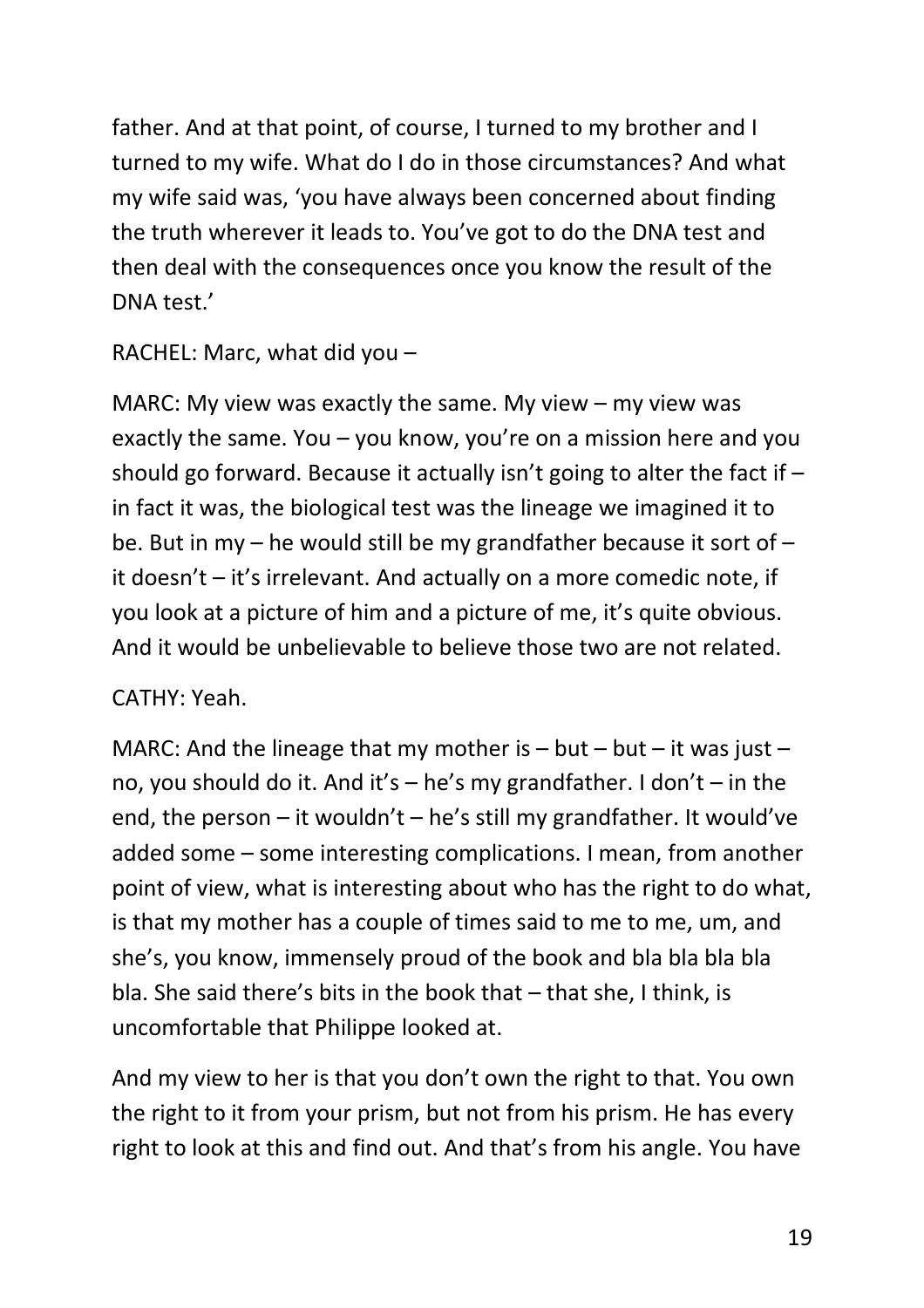it from your angle, and he's choosing to explore it from his. And I think she understands that.

PHILIPPE: But what's interesting for the purpose of this conversation is it was a hugely bonding moment.

### MARC: Yeah.

PHILIPPE: I mean we were already close, but we went through that journey together and that crystallised in a very funny way. Funny now, I look back, but mortifying for me at the time. When – when the book came out, it's called 'East West Street' and we did a party at – at Daunt's in Marylebone. And I don't know, you've probably been to events there and it's always the same.

## CATHY: Yeah.

PHILIPPE: It's a wonderful space and the room at the back, there's a balcony at the top. And the people are speaking – sometimes speak at the balcony at the top. And everyone's assembled downstairs. And I very warmly thanked Marc for helping me take this journey together in writing the book, because he'd helped me a lot.

## CATHY: Yeah.

PHILIPPE: And whenever I had a moral or a human difficulty, I'd talk to him. I mean we – we go to football together, we'll sit together every couple of Saturdays and we'll talk. And this was the place where you bounce all these issues around. So I said all these – I really went pretty over the top in thanking him publicly. We then leave the bookshop to go and have dinner in  $a$  – in a restaurant. And he turns to me and he says, 'oh, that was really – really nice what you said, um, in the bookshop. I'm just wondering why you didn't thank me in the book.' And  $I -$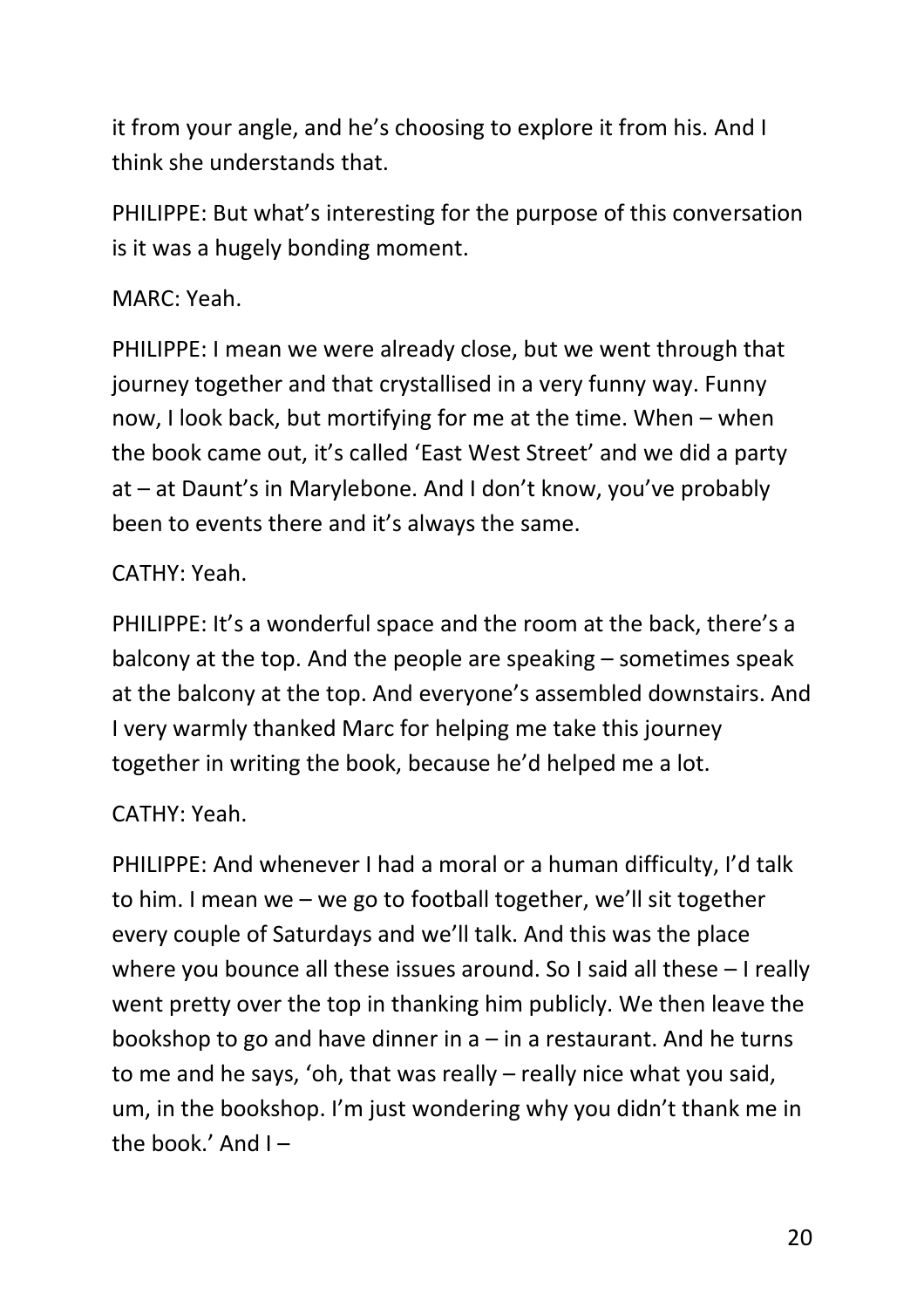CATHY: Oh, no.

MARC: Brilliant. Yeah.

PHILIPPE: And I said, 'of course I thanked you in the book. Of course. Of course you're thanked in the book. Why would I not thank you in the book, you're mad.

MARC: That's what he says now.

PHILIPPE: No, that is what I said to you. And – and he said, 'well actually if you read it very carefully, you'll see that you thank every other family member but not me.'

CATHY: Oh, no. that's awful.

RACHEL: Oh, no.

MARC: It's not awful. It was funny. It was funny. You were slightly mortified. Yeah.

PHILIPPE: It was awful. I was really embarrassed. You know it's one of – I don't know what happened, you know? You read it and you review it and you page proof and all of this stuff. I felt so terrible. And he was so sweet about it.

CATHY: But – yeah.

MARC: But the funny – but the funny thing on the book and in the  $$ in the years following that book, you know, because he's now, you know, a – he's quite a well-known author. And he's a pretty successful author. But he's just my brother. And but – and I travel around the world a lot and I get asked a lot, 'oh, are you Philippe Sands's brother?' And – and that's a really interesting – because I've never been viewed in relation to him before in that sense of the brother of. And it's quite  $a$  – and I'm immensely proud of  $-1$  think it's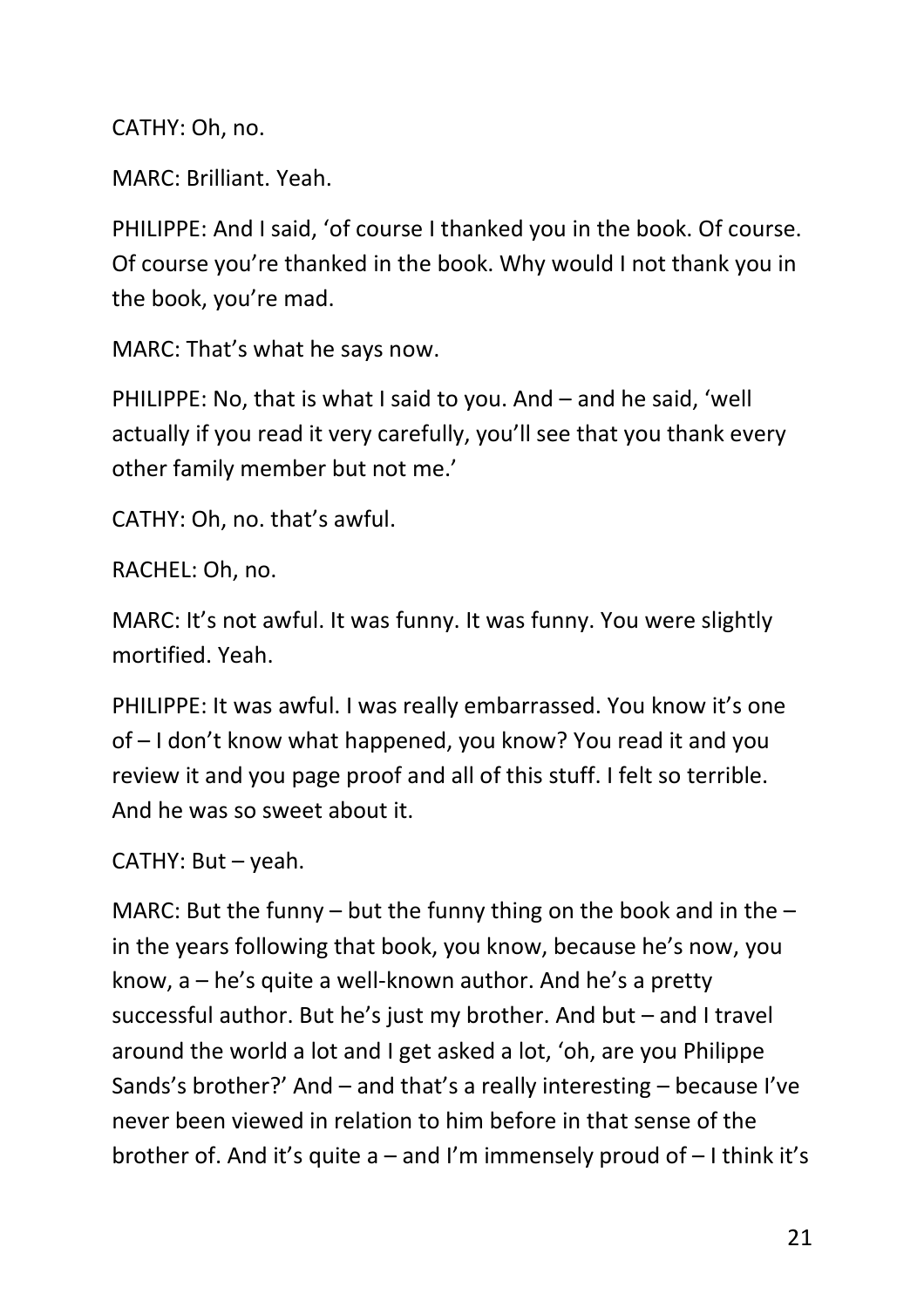amazing what he's done, but it's – you take a moment to think, 'yes I am, yeah yeah.' But it's –

PHILIPPE: You're deflecting from the lovely story that I just told.

RACHEL: Yeah.

PHILIPPE: I want to hear your side of the story.

MARC: I'm moving on. I'm moving on.

MARC: And also – yeah.

PHILIPPE: Of how did you feel when you open the acknowledgements pages and saw that every single member of the family was thanked but not you.

MARC: Yeah yeah yeah yeah yeah yeah yeah yeah. Well because I'm mostly glass half full. I would think you would've – it would've been some twisted positive., you know? It's a great thing that I was left  $$ no, but you – you put it right later.

PHILIPPE: We immediately reprinted.

MARC: I was slightly disappointed, actually.

PHILIPPE: We reprinted immediately. It was – it was shocking.

MARC: Yeah, you did.

CATHY: But isn't it just because you're – I mean I think this is like me and Rachel, we're almost so telepathically close –

RACHEL: Yeah.

CATHY: I probably wouldn't think about writing Rachel in the acknowledgements. I just think it would be so in my DNA, which is the wrong thing to say.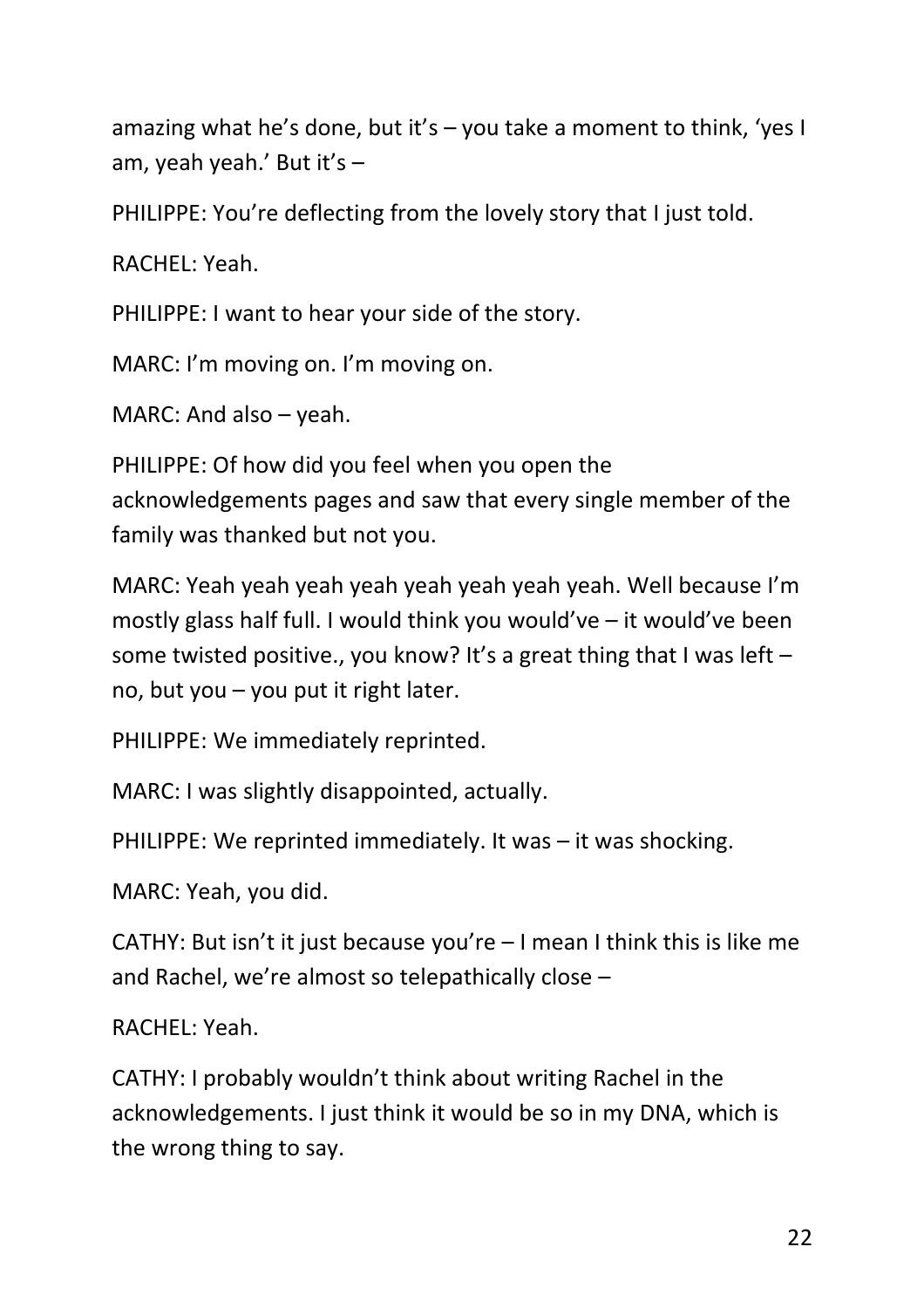RACHEL: Yeah

PHILIPPE: Well you would if you mentioned every other member of your family.

RACHEL: That's true.

CATHY: But I don't think I would.

RACHEL: Yeah.

CATHY: Because Rachel is – but Rachel is different in a weird way.

PHILIPPE: Yeah, yeah.

CATHY: She's more part of me.

MARC: I think you cared more than me, actually.

PHILIPPE: But from a – but I think it's – but I think it's – I did care a lot.

CATHY: Yes.

PHILIPPE: And I think it says a lot about the relationship that – that he – he was just cool about it.

RACHEL: Yeah.

CATHY: Yeah, totally.

PHILIPPE: I mean, you know, you could've had a lesser sibling who'd actually hold it against you for years and years and years. And that didn't happen. He held it against me for about 0.3 seconds. That got fixed.

CATHY: But how would you have reacted? If it had been the other way around, Philippe, how would you have reacted?

PHILIPPE: I think – I hope I would've reacted the same way.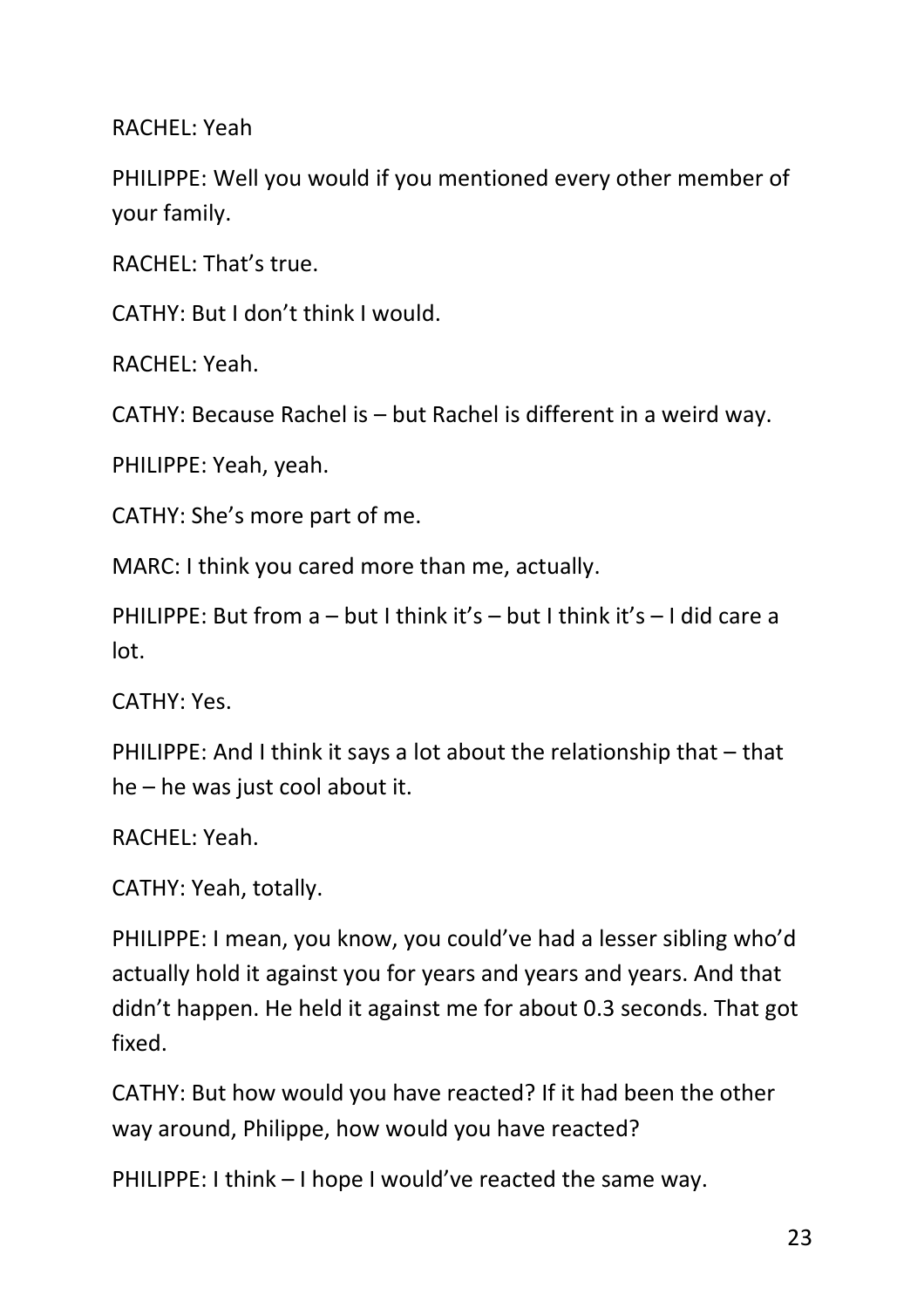MARC: You'd react the same. You'd react the same.

CATHY: Okay.

PHILIPPE: I think once he says to me, 'oh my god,  $I - I'm$  mortified' –

MARC: Yeah. You would've reacted –

PHILIPPE: I think I would've reacted exactly the same way. I trust him completely. He loves me. And I love him and –

RACHEL: That's the point. You've got the bond. It doesn't matter. He knows it's an oversight, yeah. Yeah.

PHILIPPE: Yeah yeah yeah.

MARC: Although slightly got him by the knackers, because now if you read the latest books, the 'oh, thanks to my lovely brother' gets nicer and nicer and nicer each time.

CATHY: It's massive font.

PHILIPPE: I dedicated – the next one is dedicated to him. And I wanted his photograph on the cover.

MARC: Yeah.

PHILIPPE: No, that's not true.

RACHEL: Up it, up it.

[Flute sounds]

RACHEL: Do you ever feel embarrassed by each other? So Marc, do you ever feel embarrassed by Philippe?

MARC: Um, the only times – it was never – embarrassment's too strong a word. Um, no. Never embarrassed. No, no. There's been a couple of moments where, you know, you're sitting at football. We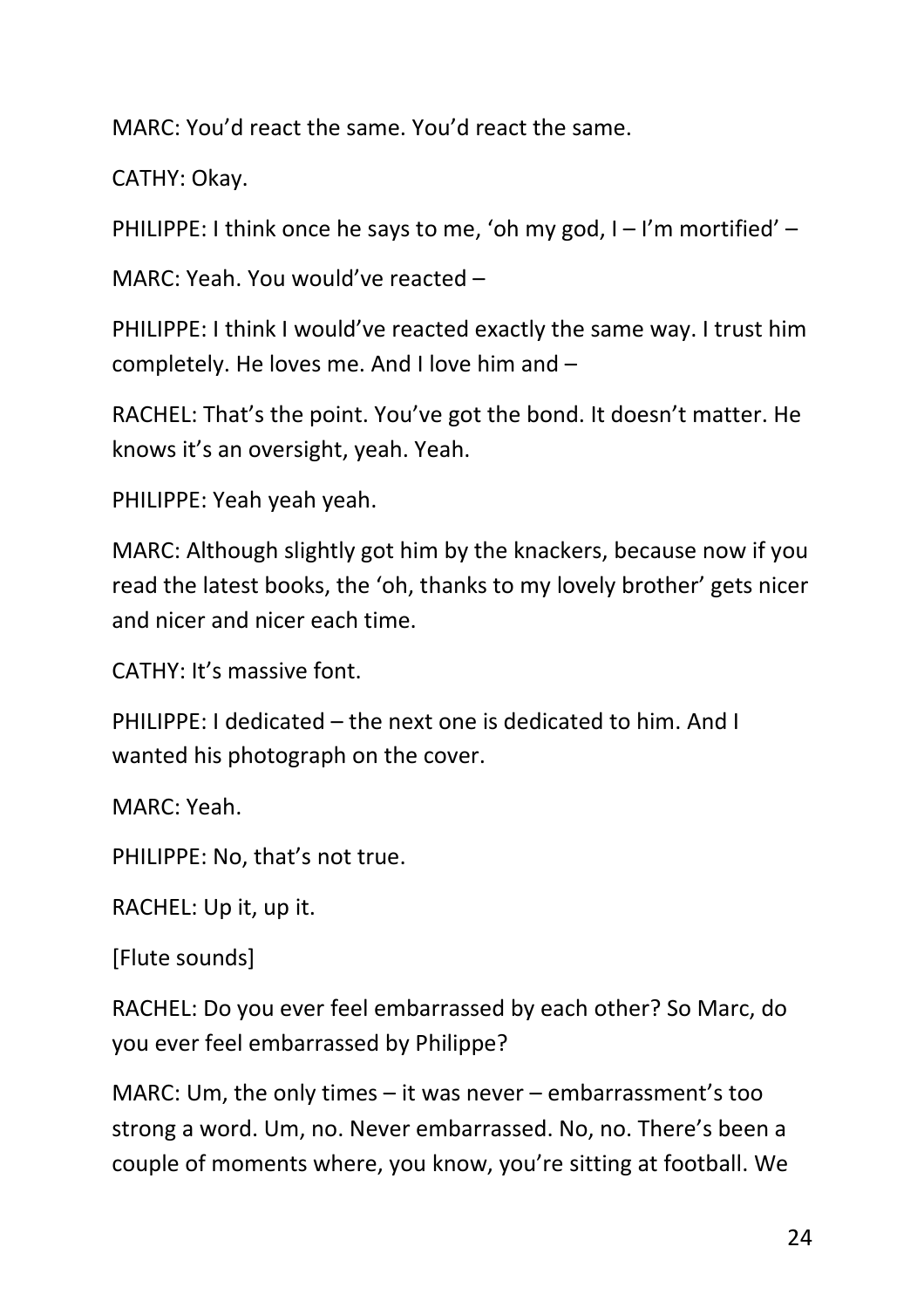both go to Arsenal together. We sit next to each other at football. And – and, um, I mean there's some hilarious moments and one slightly embarrassing one. Where – so we're at football and he's quite well-recognised because he's on the telly a lot and he talks, you know. And some guy – we're just about to sit down at football. Some guy comes up and says, 'excuse me, you're that lawyer off the telly, aren't you?' And, um, and Philippe goes, 'yeah.' He's always been nice and generous. He goes, 'yeah.' 'Do you think you could help me re-instigate' – what was is, judo or something?

PHILIPPE: Squash.

MARC: Squash as an Olympic sport. And it's like – and Philippe was very sweet and very nice. And he – there was one very awful moment. When you – I don't know how you got them in the stadium, but it was a glass bottle of cucumbers.

PHILIPPE: Pickled cucumbers.

MARC: Pickled – Jewish pickled cucumbers. And you stand up at sort of about 20 minutes, open this, and go, 'anyone want some?' And it's like – you know, it's the last thing you'd expect to see, uh, you know –

PHILIPPE: Is that the most embarrassing moment? That I opened a jar of pickled cucumbers in your presence?

MARC: That's quite bad.

PHILIPPE: It's quite –

CATHY: That's quite  $a$  – yeah, I was going to say, we've got much bigger than that.

RACHEL: I'm – I'm with Marc. I understand that.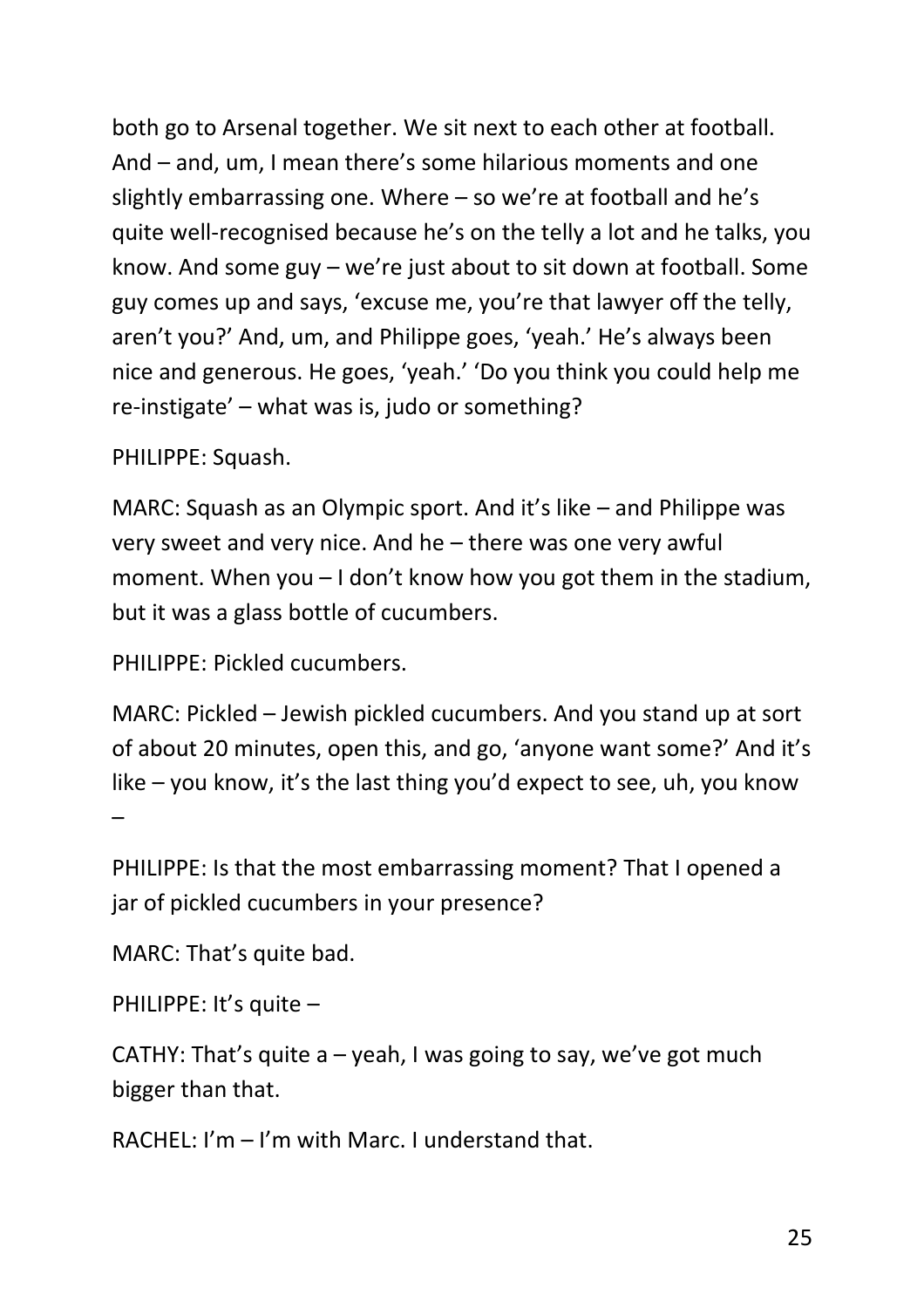CATHY: No, I don't understand it.

MARC: In the context it's quite bad.

RACHEL: Yeah. Yeah. Um, whereas –

CATHY: Is it?

RACHEL: But that's what you  $-$  you  $-$ 

CATHY: That wouldn't mind in the slightest.

MARC: Have I embarrassed you?

PHILIPPE: Oh, I'm not – no, it's not embarrassment. It's not embarrassment.

MARC: Am I going to like this or not?

PHILIPPE: Um, there'd be – and again it's not embarrassment because there's just deep pride. Does his stuff great. And there's a slight sense –

MARC: Yeah.

PHILIPPE: Maybe I've never even said this openly, actually.

MARC: Oh, god.

PHILIPPE: But, um, there's a slight sense of – not this job that you've got, but the previous one of  $-$  of going for the big money  $-$ 

MARC: Yeah.

PHILIPPE: On – in the auction world.

MARC: Yeah.

CATHY: Yes.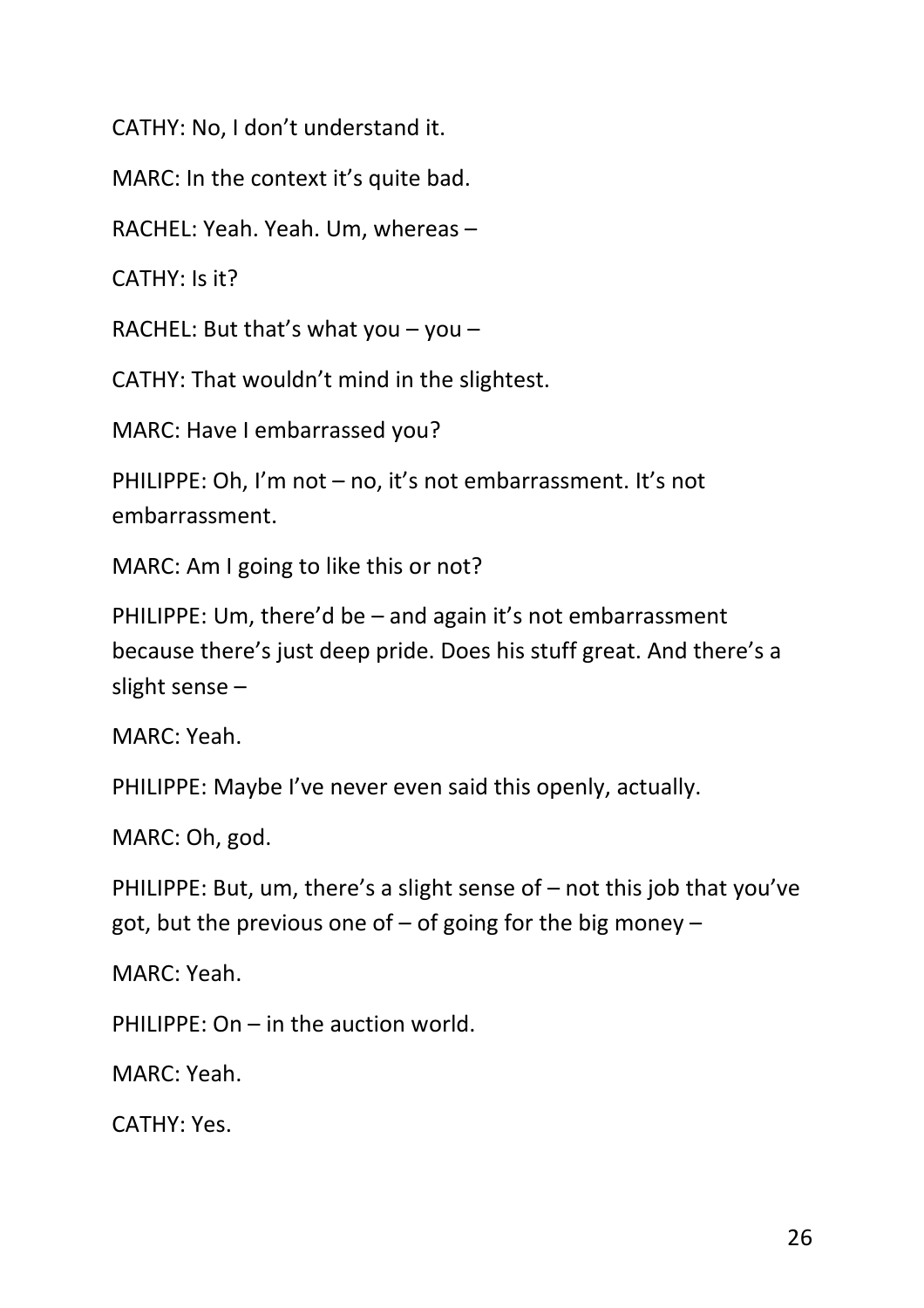PHILIPPE: He moved from – he moved from these jobs that we just loved, you know? Marketing director of the Guardian, marketing director of the Tate museum, and you feel complete pride and joy. And all of a sudden he's gone the route of a big famous auction house that I won't mention that is –

CATHY: I know.

PHILIPPE: With big money. And there's a feeling of, 'oh, who are you hanging out with?'

MARC: Were you actually embarrassed then?

PHILIPPE: It's not – that's why it's not the right word. It's not embarrassment, it's just a sense –

CATHY: It's a bit dirty, isn't it? It feels a bit dirty.

PHILIPPE: It just felt – it just felt, is that my brother? So when my brother, you know, I'll – so I'll happily say, 'oh yeah, my brother is the marketing director of the Guardian newspaper or Tate Modern or something.' I would love those stories. And when you would tell us all the stories about how Tate had to cancel the, uh, party for Tony Blair's book because people started throwing shoes at the Tate. And I loved all those stories. And then when he got into the big money stories, there – it's not embarrassment, but it's not something you share with other people in the same way.

CATHY: Yes. Totally.

PHILIPPE: Um, you get – you get what I'm saying?

MARC: I can understand that you might think that.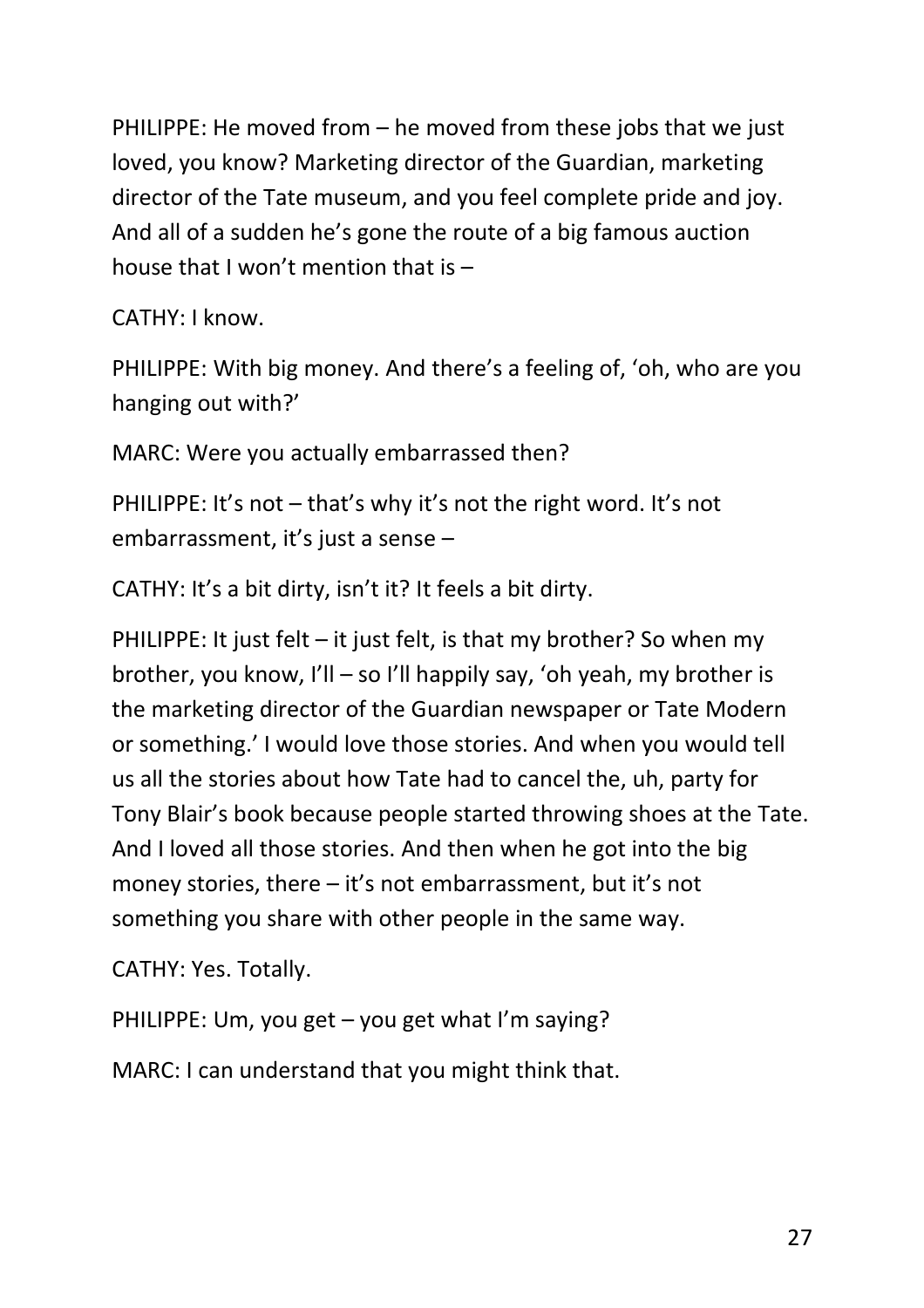CATHY: Do you – are you – will you turn to each other if you've got a real problem? Is it each other that you'll turn to? I will always only go to Rach with my big problems before my partner, in fact.

RACHEL: Right.

MARC: No, there have been – no, there are other people I would talk to. But there have been a couple of moments. I remember when I left this said auction house that Philippe's referring to, um, it was – it was, uh, I remember it being not  $-$  it  $-$  I wasn't quite sure what was going to happen. And you were totally great about it. And, uh –

PHILIPPE: I – I think we talk about anything that's to do with our parents, um –

CATHY: Yeah.

PHILIPPE: And sometimes they perhaps don't realise that we talk to each other about everything. I think one thing we don't talk about – certainly I don't talk with Marc about that, anything to do with my relationship with Natalia, my wife.

CATHY: Okay.

PHILIPPE: I – I have a – I have a couple of friends I'll talk with about that.

CATHY: Yeah.

PHILIPPE: So that is kept separate. And that's interesting. Just as we're talking about it now, it's interesting to me that we don't ever talk about that.

MARC: Yeah.

PHILIPPE: Um, our kids we will talk about.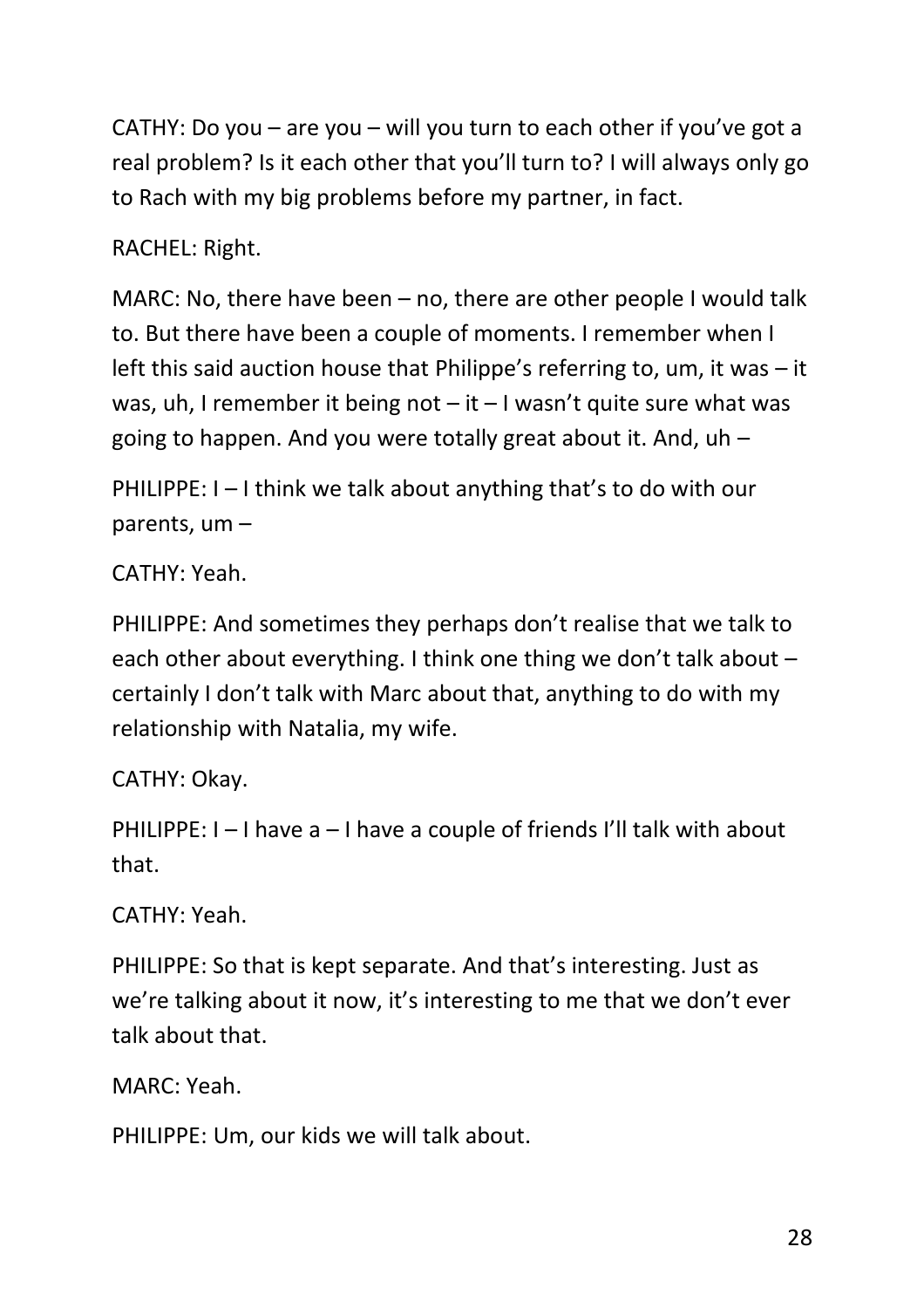CATHY: Okay.

PHILIPPE: Um, and the issues that are coming up with our kids we will talk about. Um, so the answer is yes to some things, no to other things.

MARC: I just think there's multiple – you know I've got a – as you do, a bunch of close friends who are very close. And you sort of – no one person is a repository for all of it. You end up sort of slightly passing the  $-$ 

CATHY: Oh, Rach is for me.

RACHEL: No, unfortunately I am for Cath.

MARC: No, I don't have – there's a bunch of people who are – not many, but enough.

PHILIPPE: Yeah.

MARC: Who you talk to about certain things and others not. Um –

RACHEL: Yeah.

MARC: And it's not the not, it's less the no's. You do talk to some people about some things.

PHILIPPE: I think one thing that we do both have, that is common to both of us, we've got intense and deep friendships that have gone back 30, 40 years. And we both have a group of five or six friends who we've stuck with over decades.

CATHY: Shared or separately?

PHILIPPE: Separate. Totally separate.

MARC: Separate.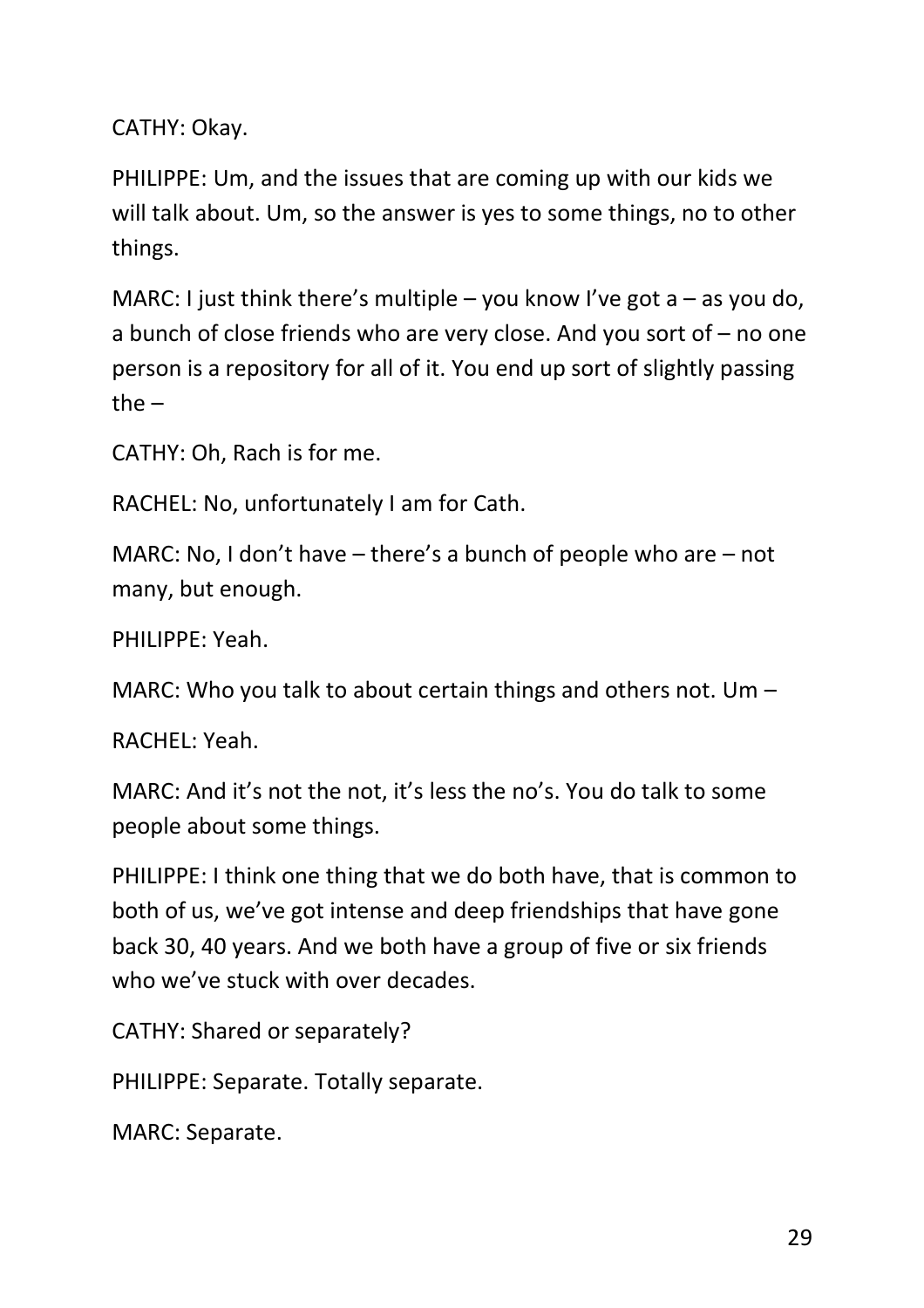CATHY: Separate, okay.

PHILIPPE: Totally. There aren't any overlapping friends in that sense. But we each have that model. And in both of our cases, they include men and women.

CATHY: Wow.

PHILIPPE: So we both have partners, who very comfortable – well I'll speak only for myself. I – who is comfortable with me having very close women friends. And the way you talk with women is generally different from the way you talk with men. And, um, I've really valued having – being allowed to have that.

CATHY: Yeah.

PHILIPPE: But I've noticed you've got the same thing. You've got close male friends and you've got close female friends.

MARC: Yeah yeah yeah yeah.

CATHY: Do you have any shared friends?

RACHEL: No.

MARC: Not particularly.

PHILIPPE: No.

CATHY: None at all? But outside of that, do you have any shared friends?

PHILIPPE: We've got people who overlap but not at a high level of intensity.

MARC: Yeah. Yeah.

CATHY: Right, okay.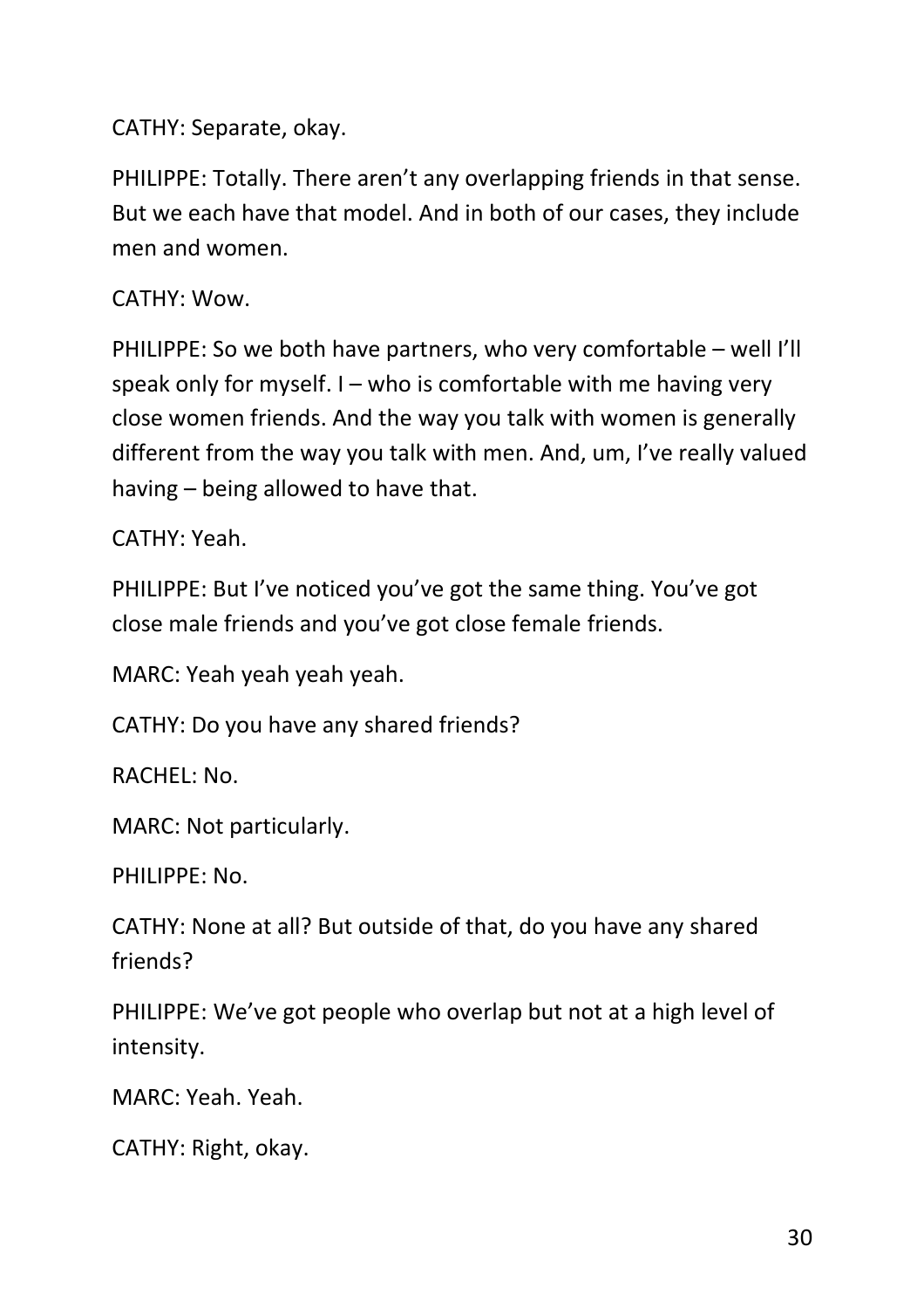PHILIPPE: Um, so a lot of people in common but that – best friends, no. They're completely separate circles.

CATHY: That's weird, isn't it?

RACHEL: Yeah, that is weird.

PHILIPPE: Do you think that's weird?

MARC: Do you think it's odd?

PHILIPPE: Why is that weird?

CATHY: I do, actually.

RACHEL: No, I don't think it's weird.

CATHY: No, because –

PHILIPPE: To me that seems very normal.

RACHEL: It's normal. That is normal.

CATHY: No, we're – we're – I think we're so abnormal.

RACHEL: Yeah, we are abnormal.

CATHY: Because we're so entwined. We share the same friends, the same job, everything.

MARC: Yeah.

RACHEL: Yeah. That's true. It's too much, let's be honest.

CATHY: Too much. Sorry.

PHILIPPE: No, we have totally separate lives. I mean parallel.

RACHEL: Yeah.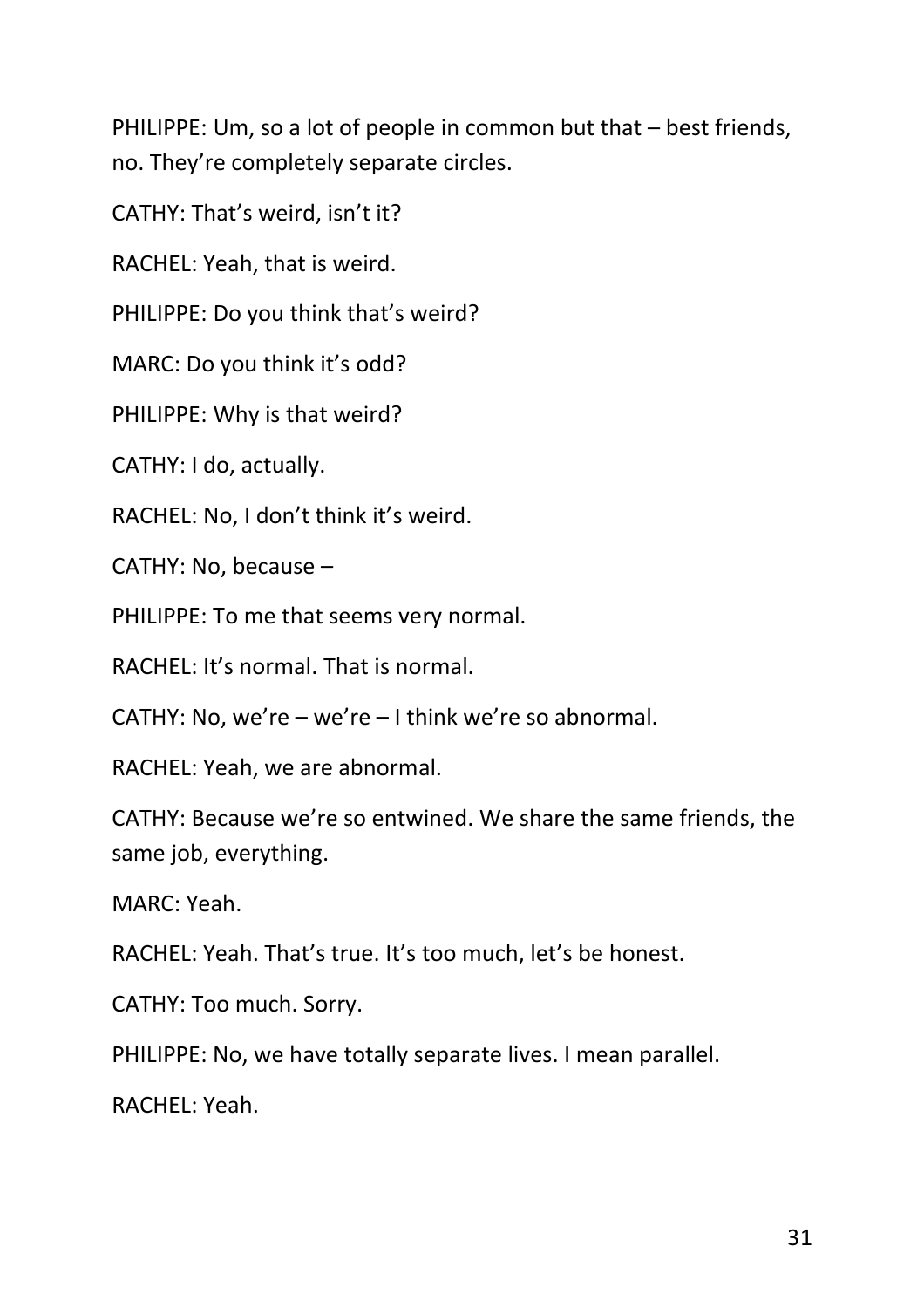PHILIPPE: Many similarities in terms of where we live. We live basically in the same part of the world, we like doing the same kinds of things. But our social circles are completely separate.

RACHEL: Okay so if you set up a cinema club together, the two of you –

PHILIPPE: Yeah yeah yeah.

RACHEL: You're going to watch a film, um, would you – would you choose the same film? Would this cause problems? How – what's your tastes? How similar are your tastes?

PHILIPPE: Pretty similar.

MARC: I think they'd be pretty similar, actually.

PHILIPPE: Yeah.

MARC: I think they'd be pretty similar. Yeah. Yeah.

RACHEL: Oh, okay.

PHILIPPE: Pretty similar. I mean we – I mean we're both mad keen movie goers and TV watchers and we compare notes on all of those things. Um, he's much – we're different on music, I suspect.

MARC: Yeah, yeah.

CATHY: Oh, go on. Because that's the thing I'm obsessed with, so tell me.

PHILIPPE: Yeah. I think –

CATHY: Because I saw a vinyl player at the back of one of the interviews I watched with you.

PHILIPPE: Yeah, yeah.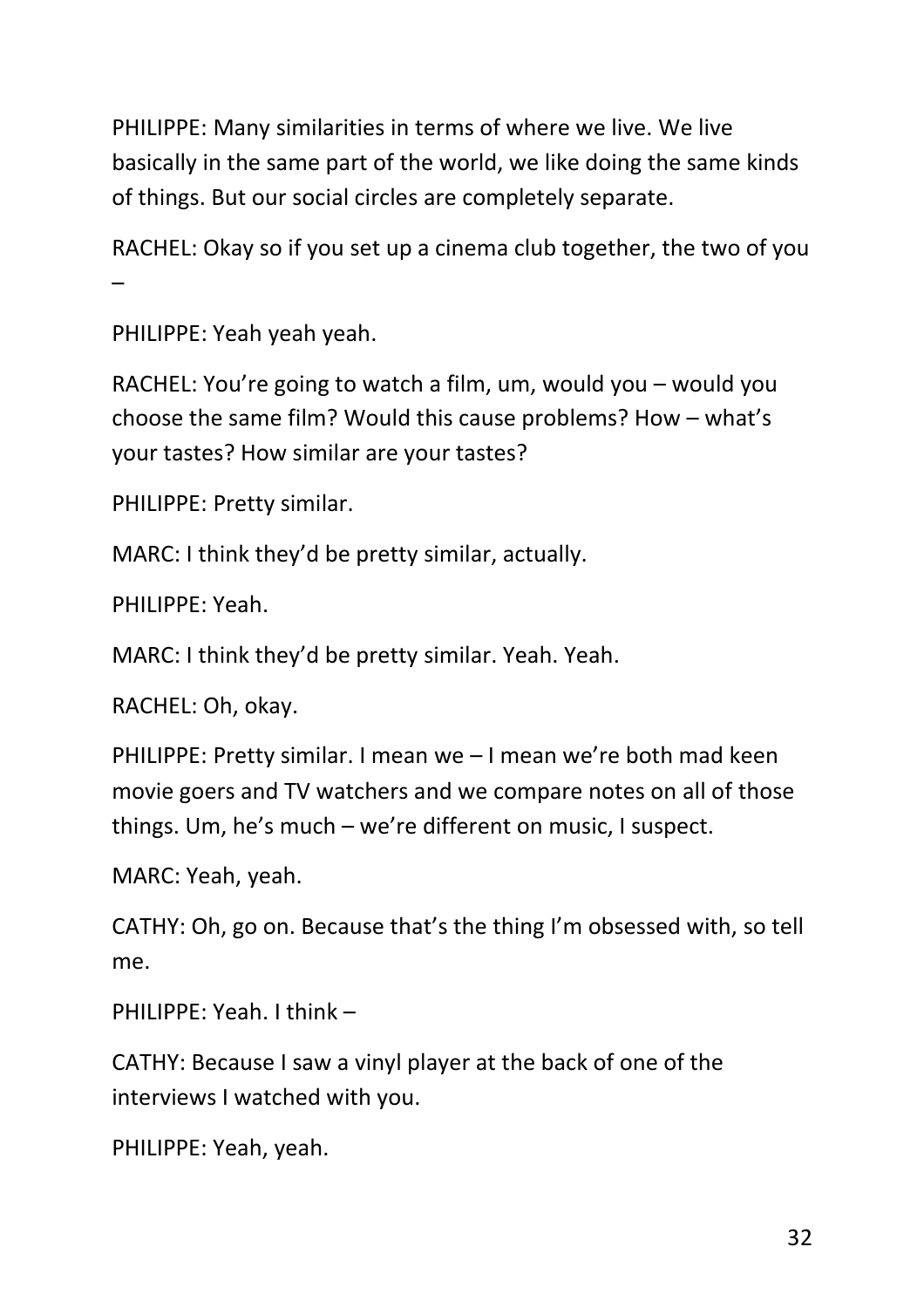CATHY: So go on, what's different?

PHILIPPE: No, we have – I mean I'm very old fashioned. I listen to a lot of classical music. Uh, I listen to quite a lot of jazz. And, um, I listen to Leonard Cohen every day.

CATHY: Nice.

RACHEL: Marc?

PHILIPPE: But you have much more modern – much – you're – I mean my – my kids think I'm really boring.

RACHEL: Even your use of – even your use of language, including 'you have much more modern tastes.' It's brilliant. No.

CATHY: I'm desperate to hear what he's going to say. He's going to say something like, 'I love Grimes.'

RACHEL: What's this modern stuff, yeah. What – Marc, what's this modern stuff you talk of?

MARC: No but I did the whole sort of clubbing thing in the late 80s, early 90s. So I went down that route and had a fun time there.

PHILIPPE: He did clubbing and drugs. I didn't, I'm pathetic.

CATHY: Oh, nice.

MARC: And – and then so off I went down that route for a bit. And then, you know, so you just go down a different musical avenue and you end up just trying different music and being more open to trying a bunch of new stuff. So I still, you know, I still try loads of different music. I – I really like going – I go to loads of live gigs. I mean there aren't any now, but if  $I -$  if there were, I would still be going to live gigs. You wouldn't get him in a live gig.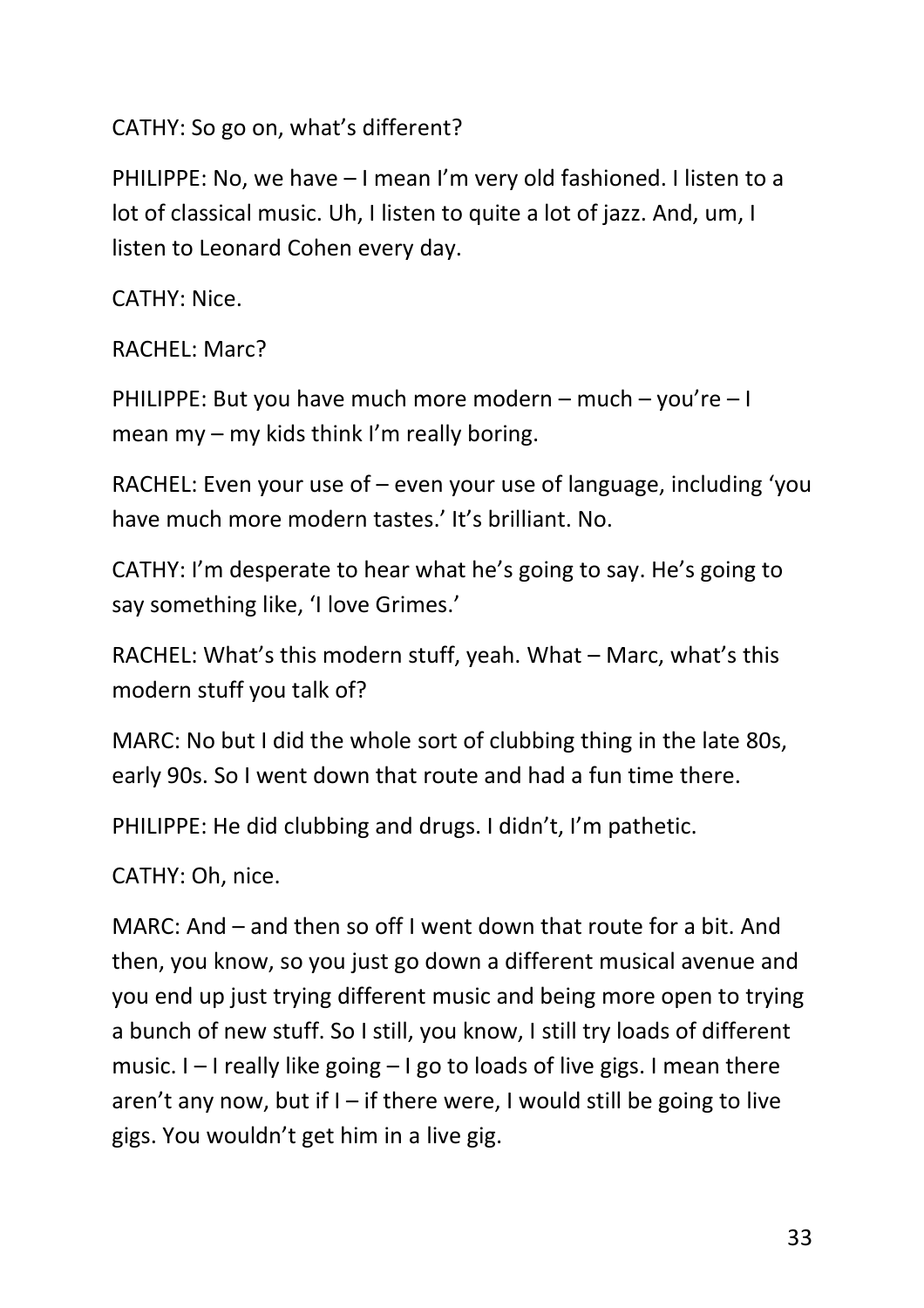PHILIPPE: And that's the reason why if you were to ask our five kids, 'between Marc and Philippe, which is the cool one?', all five would say Marc without batting an eyelid.

CATHY: Right. Okay.

PHILIPPE: I am – I'm cool, he's cool.

RACHEL: How do the kids get on? How do your kids get on together? Very well?

PHILIPPE: They love each other.

MARC: They love each other. I mean it's brilliant.

PHILIPPE: They just love each other.

CATHY: Oh, that's lovely.

MARC: There's five of them ranging from the ages of  $-$  how old is  $20 -$ 

PHILIPPE: Yeah, they're like siblings. They're like siblings.

MARC: 21-26. There's a year – he has three, I have two, and there's a year between each one of them. And it's brilliant. It's – as a parent, when you see your kids with their cousins together, it's just fantastic. Absolutely brilliant.

RACHEL: Yeah.

PHILIPPE: And that's a source of incredible happiness. I mean –

CATHY: I mean totally.

PHILIPPE: I mean and they have a relationship that goes beyond us. I'm sure they talk about us and they gossip about us.

MARC: Independent of us, yeah.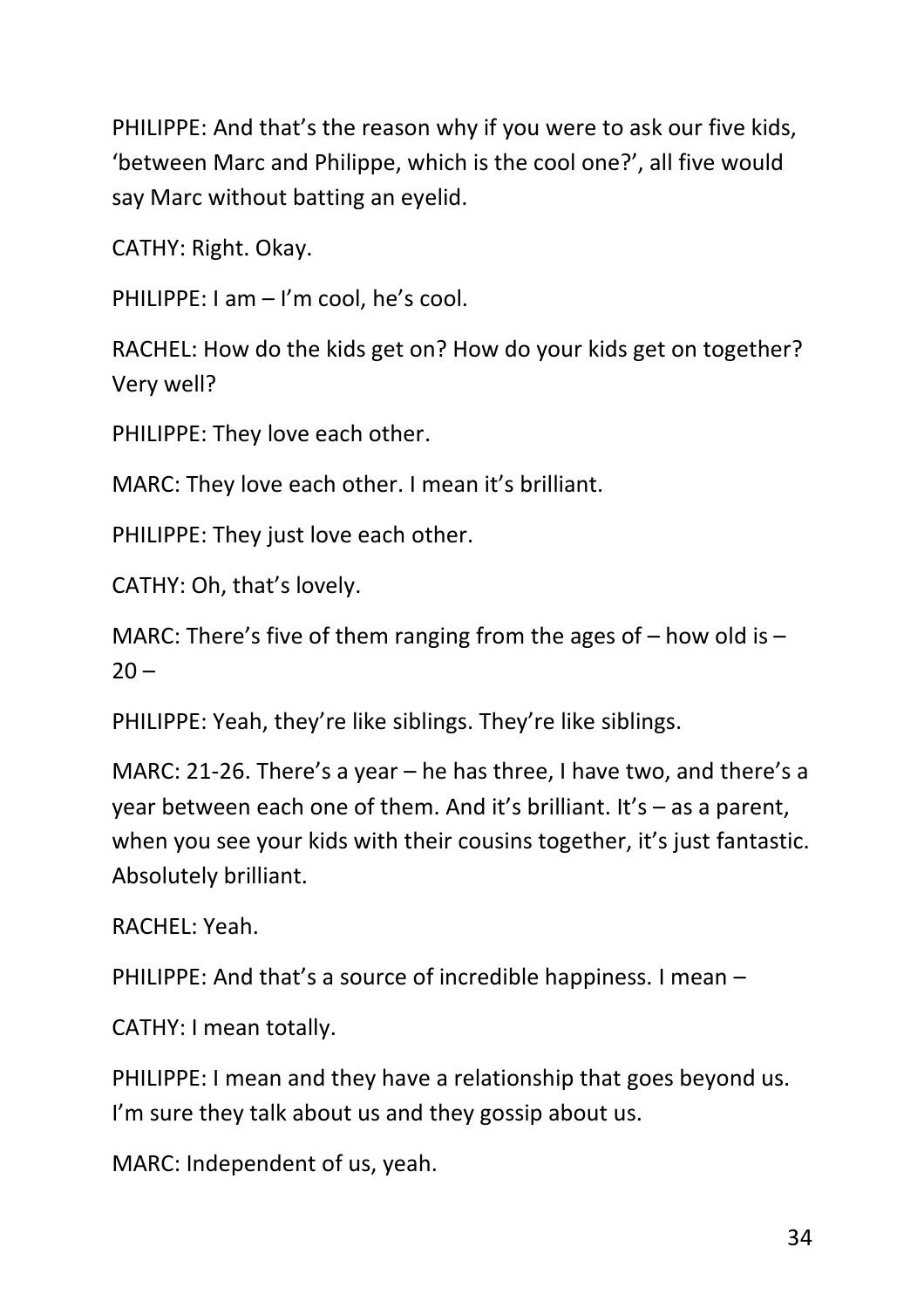PHILIPPE: And they bitch about us and – and their mums and their dads and  $-$  in a great and healthy way. Um  $-$ 

CATHY: But can –

RACHEL: Yeah, because we have only – we have small families. So our parents were only children, so much like you.

PHILIPPE: Yeah, yeah.

RACHEL: Small family. And –

CATHY: Our kids.

RACHEL: We've had only children. So it's really interesting. We're – I'm moving onto Cath's street soon because we want the boys to grow up –

CATHY: I've trapped her.

RACHEL: And actually it's the same difference as between you two. My son is four years younger than your son.

PHILIPPE: Yeah, yeah.

RACHEL: So it'll be really interesting, but we really want to foster that relationship.

CATHY: But hold on, can I go back to the cool thing?

RACHEL: Sorry.

CATHY: So when you were younger, Marc, were you the kind of cool, uh, rebellious one?

MARC: No, no.

CATHY: Oh, no? This is – so this is in relation to Philippe. Not in relation to the real world, okay?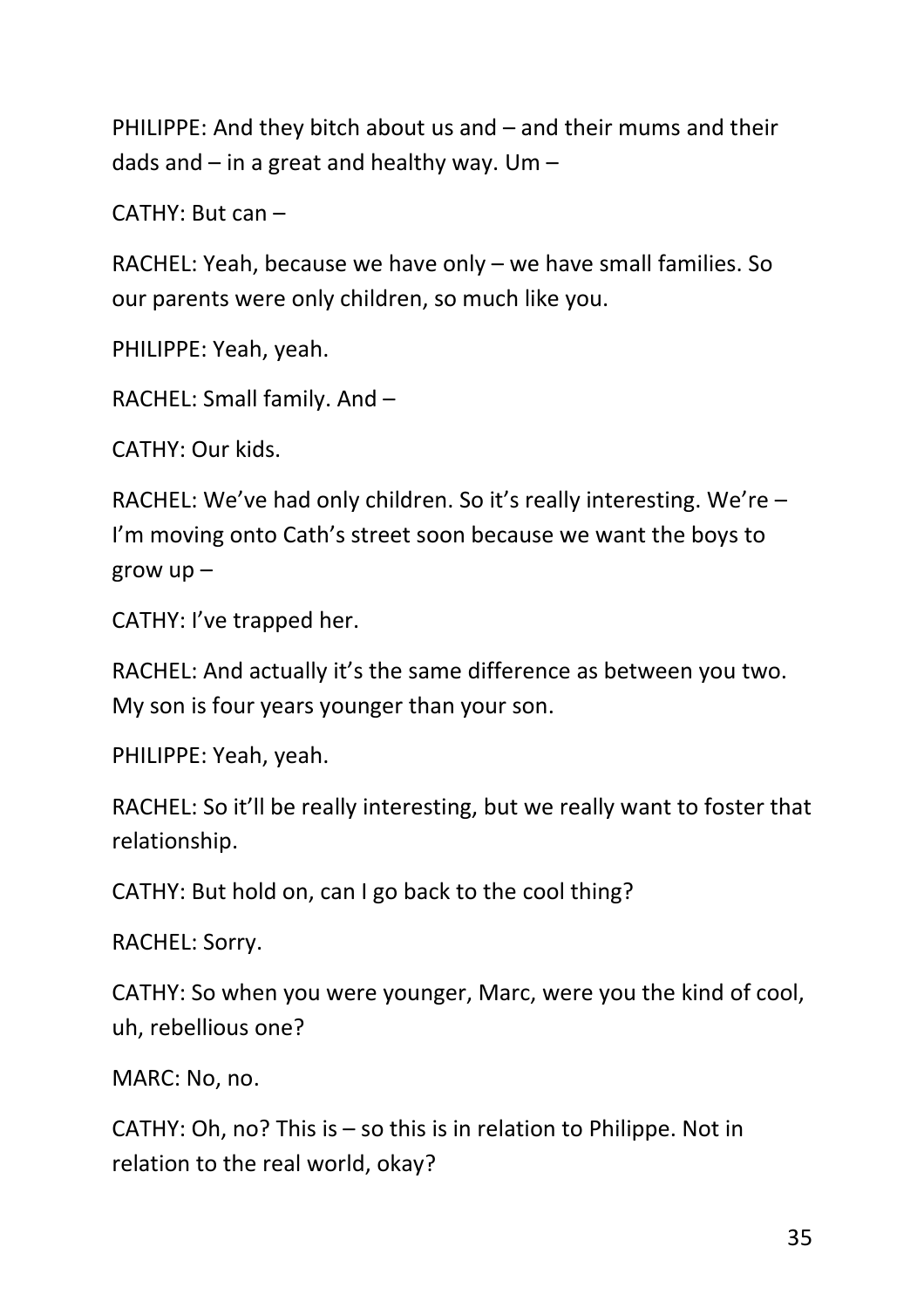RACHEL: Yes.

CATHY: Oh, Philippe. I'm with you. I was just like you so I get it. Rachel was rebellious but not – right.

MARC: I was never cool at all. I was never cool. I was – I was in the group behind those who were cool. Never – never – I was never on the leading edge of anything.

CATHY: Okay.

MARC: But in relation to him I must appear very cool to his kids when they were – not now, they're old now. They're in their 20s. But when they were younger, because I used to go to Glastonbury and all that sort of stuff.

CATHY: Yeah.

MARC: They're like, 'ooh, Uncle Marc does all that sort of stuff.'

PHILIPPE: I've never been to Glastonbury.

MARC: And, you know, and I still do and I love it and it's great.

PHILIPPE: I want to go but he won't take me. I'm too embarrassing to be taken to Glastonbury.

MARC: Yes I would.

RACHEL: Because you're not cool enough.

PHILIPPE: Yeah.

MARC: You'd – you'd love it. You'd love it. But no, I'm not cool at all. But – but in relation to him I would appear very cool to a 12-year-old.

PHILIPPE: Or a 24-year-old.

CATHY: But Philippe, did you used to think he was cool?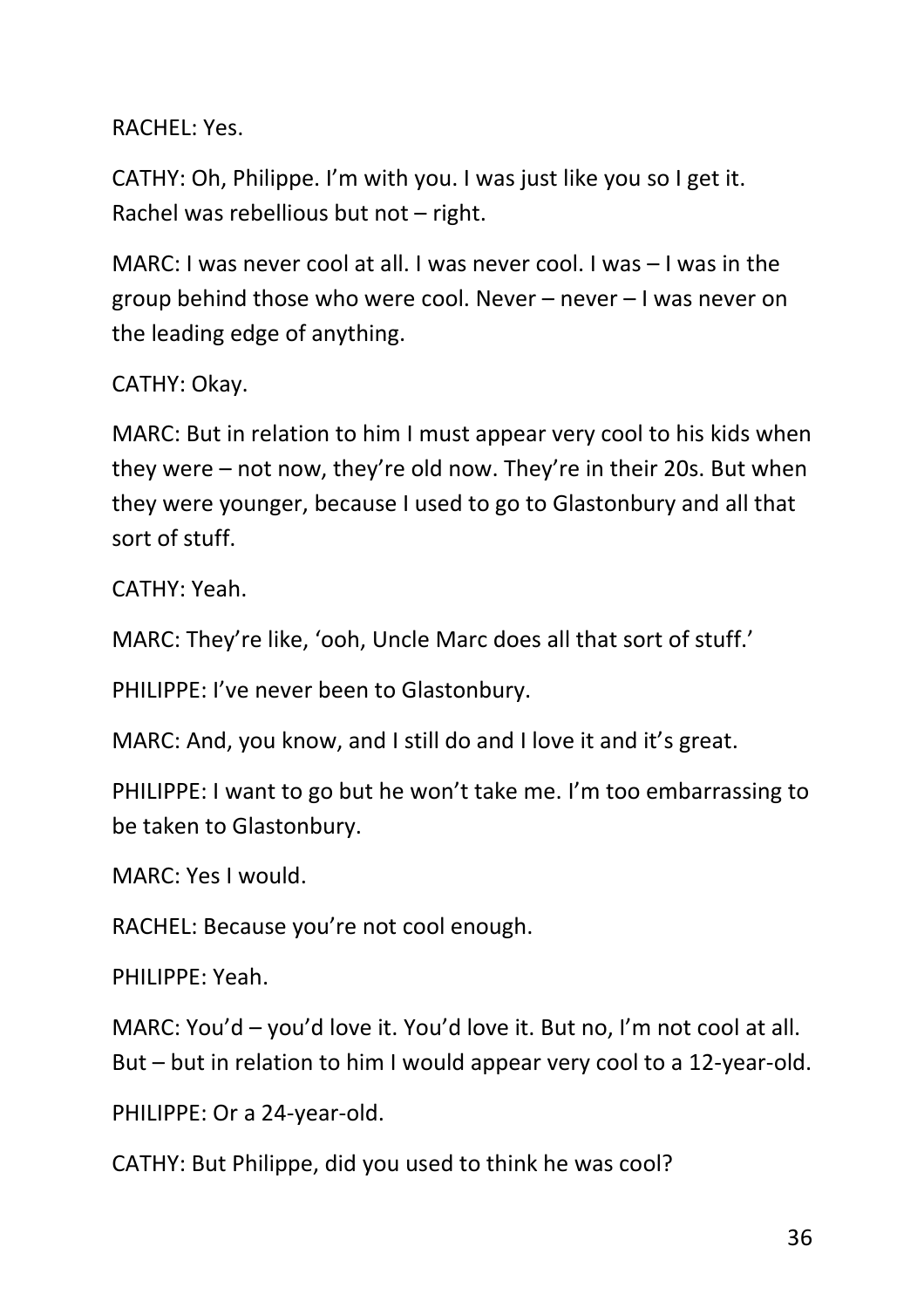PHILIPPE: Yeah.

CATHY: Because I used to think Rachel was really – yeah.

MARC: Did you?

CATHY: Okay, so –

PHILIPPE: Yeah.

CATHY: Yeah, of course.

MARC: You liar.

PHILIPPE: Oh, totally. Totally. Totally. I always –

CATHY: Go on. Elaborate on that. How? What did you – what did you look at? What did you think was amazing?

PHILIPPE: I mean it started when he was about 17. Because compared to how much I sex had, he just had ten times more.

MARC: I didn't have sex at 17.

PHILIPPE: You did have sex at 17. You hadn't had sex at 17?

MARC: Yeah, no.

CATHY: Is that – really? Okay.

PHILIPPE: Wow.

MARC: The fact that you had sex with – is neither here not there.

PHILIPPE: I did not have sex with –

RACHEL: So you have spent your whole life thinking he'd had sex at 17 and he hadn't.

PHILIPPE: Oh my god, I'm really –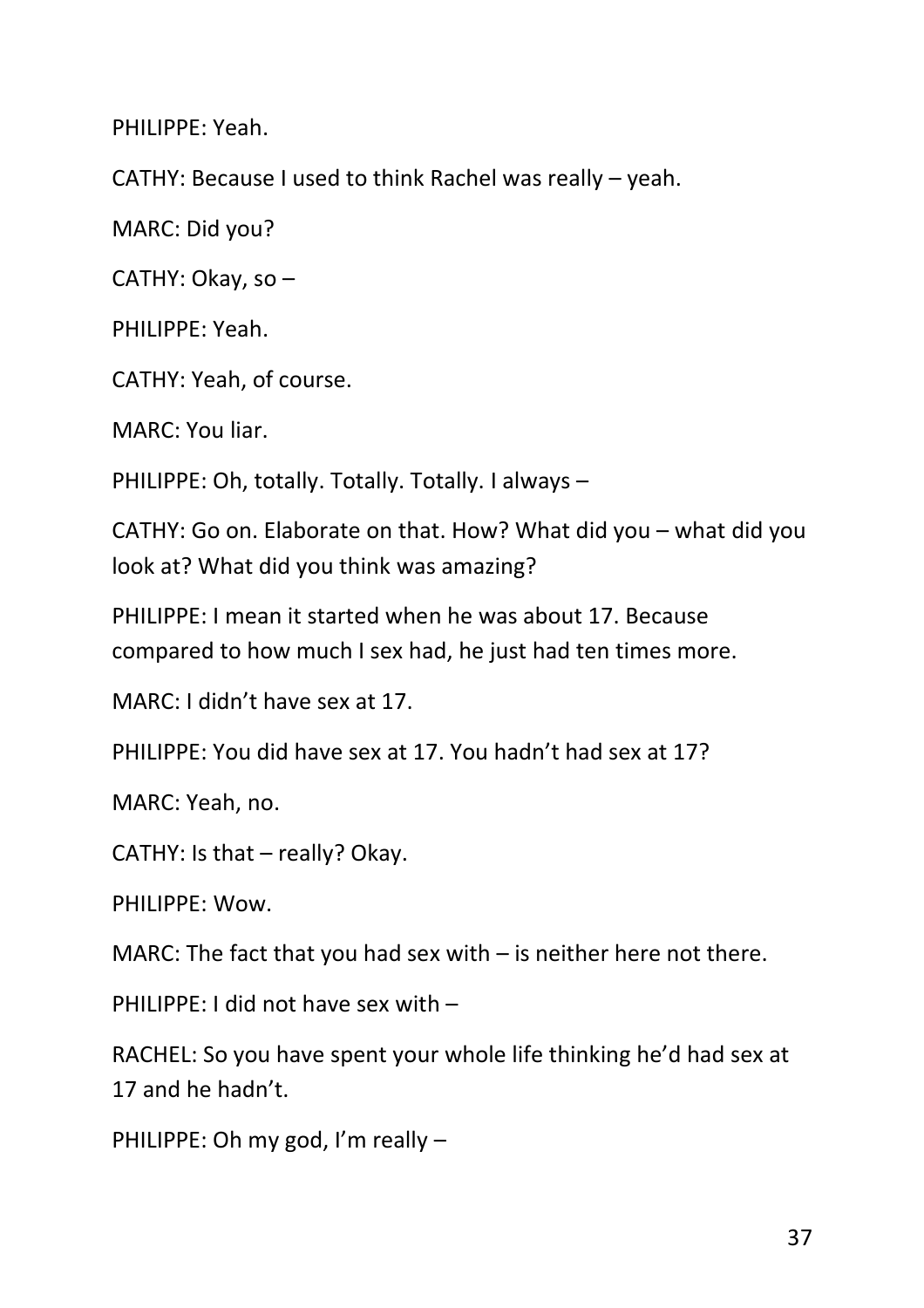RACHEL: That's really shocked you.

MARC: Great reveal. That's fantastic.

RACHEL: Yes.

PHILIPPE: I – yeah I –

CATHY: How old was he?

MARC: Pardon?

CATHY: When he had sex.

PHILIPPE: It was soon after.

CATHY: Okay. 18.

MARC: Yeah.

PHILIPPE: Well –

RACHEL: No, but that's obviously – that's a revelation to Philippe.

PHILIPPE: So it is a revelation because I assumed he'd –

MARC: But why is having sexy times the definition of cool?

PHILIPPE: I thought he'd started – I thought he was like my friend Clive.

MARC: No.

PHILIPPE: Who had started at 13.

MARC: But we –

PHILIPPE: But – but we didn't talk about it, you see?

CATHY: Right.

PHILIPPE: So  $I -$  so it was just my imagination. And  $-$  and  $-$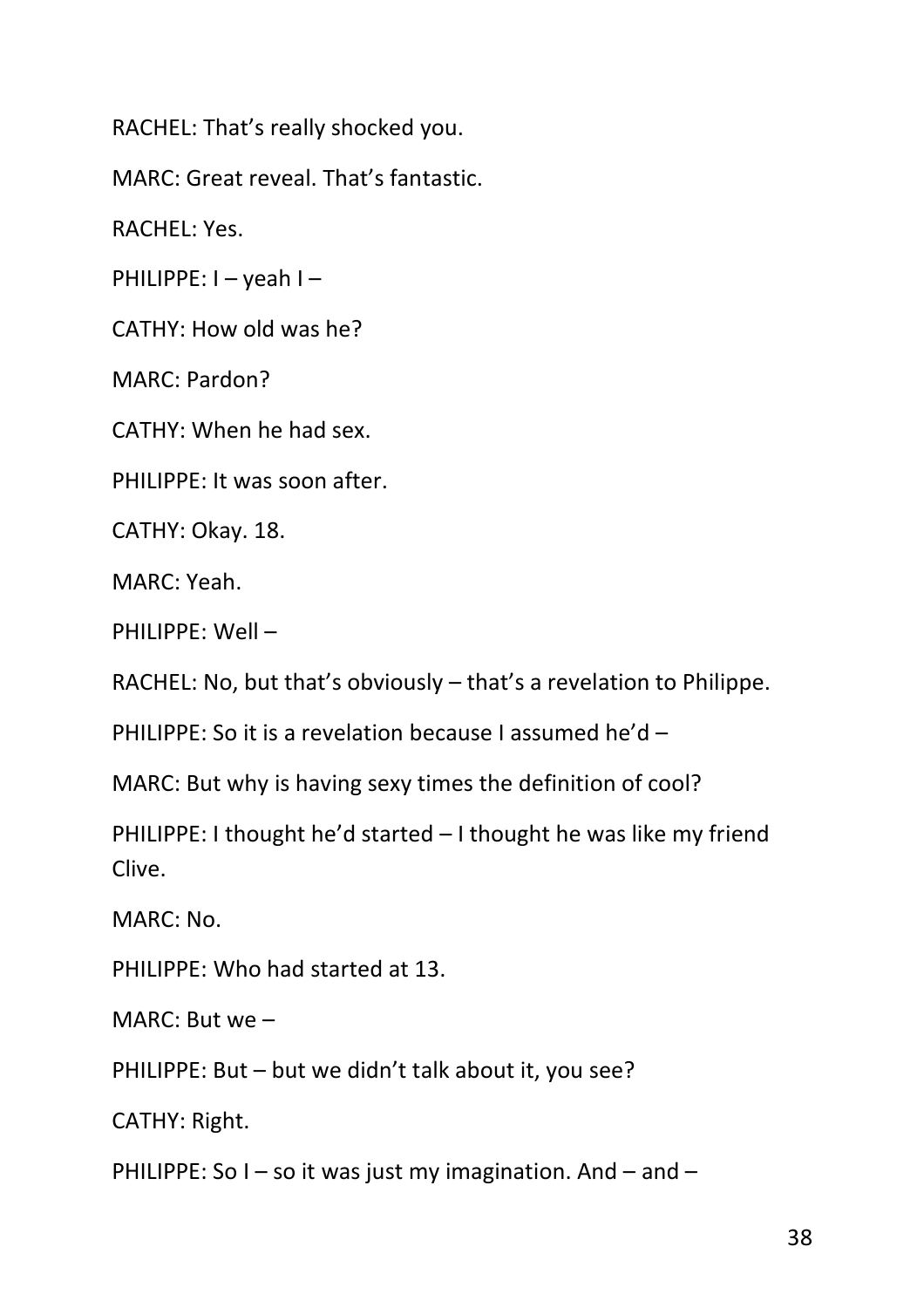MARC: Running away with you.

PHILIPPE: My imagination running away with me fed my sense of inadequacy compared to my younger brother, that he was streaks ahead of me. And now –

MARC: You find out that –

PHILIPPE: 50 years later.

MARC: You find out you were first.

PHILIPPE: I discover that I was streaks ahead of him. So this is a real –

RACHEL: You see?

CATHY: I know.

RACHEL: Who knew?

CATHY: Who knew? Who knew?

[Flute sounds]

RACHEL: Who's the most competitive? We're going to fire – quick fire. Who's the most competitive?

PHILIPPE: Okay. I think we're horrifically competitive, both of us. It's horrible, actually.

RACHEL: Alright. Let's move on from that.

CATHY: Oh.

RACHEL: Um, who's the most likely to swear at an inappropriate time?

MARC: Me.

PHILIPPE: No, definitely me.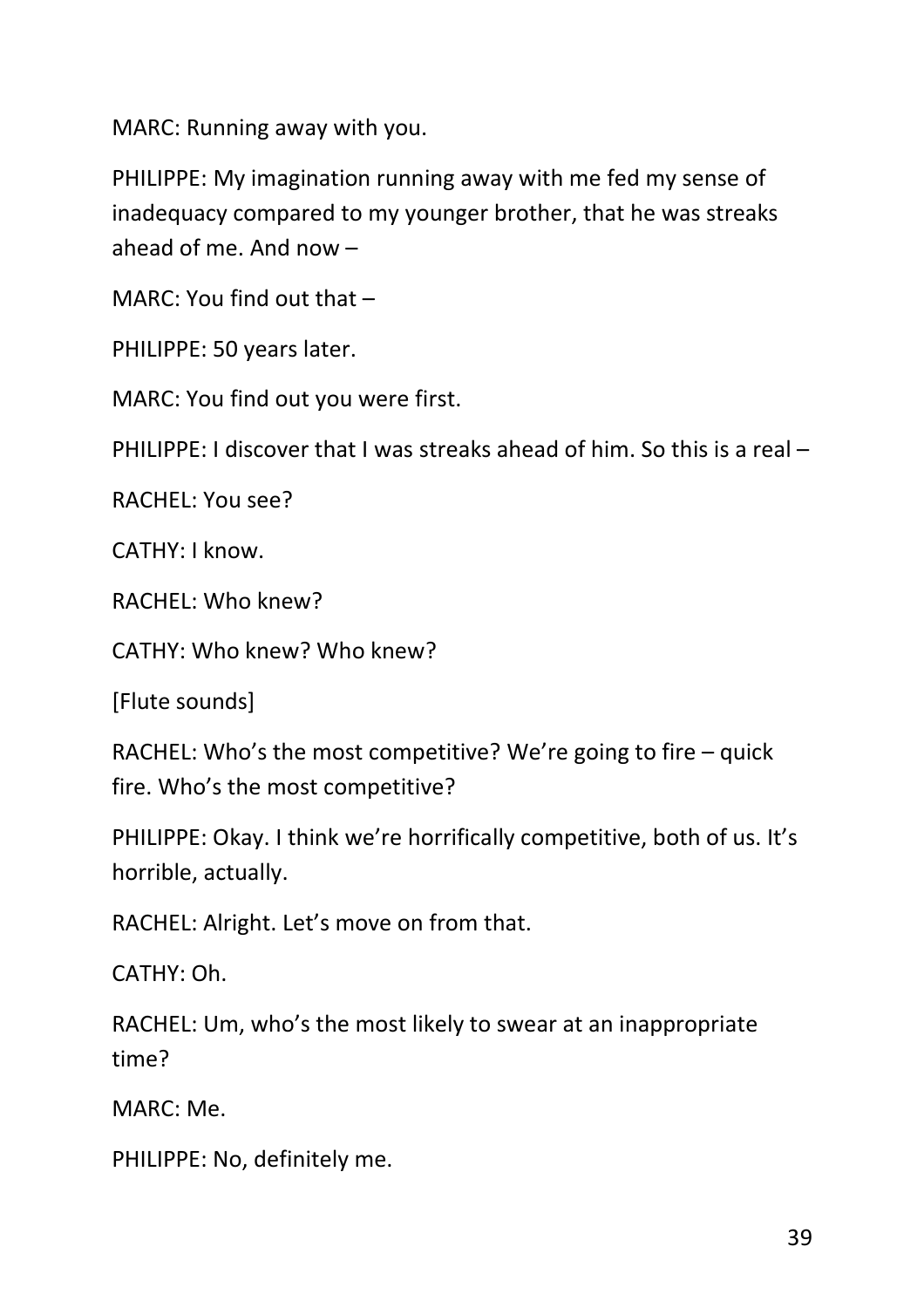MARC: No.

RACHEL: Okay. Um, who would most likely run a marathon?

MARC: Well I have. He's never done it.

PHILIPPE: I've done a half marathon just last year.

RACHEL: Okay. Okay.

CATHY: That's not very competitive. If he's done a whole marathon you need to do a whole marathon. Come on.

PHILIPPE: My half marathon was uphill, which he's never done.

CATHY: Oh, well there you go. Fair play.

PHILIPPE: He's only done – he's only done –

MARC: See how – see how competitive it is?

CATHY: Competitive.

PHILIPPE: He's only done a flat marathon. I've done an uphill half marathon, which is more than a whole marathon.

CATHY: I agree with that. I agree with that.

MARC: That's true.

RACHEL: Right, I agree with you. Uh, who are your childhood heroes? Can you each name one childhood hero?

PHILIPPE: Charlie George.

MARC: I knew you'd say that.

PHILIPPE: Charlie George. I love Charlie George and I'm still mates with Charlie George. You don't even know who Charlie George is.

RACHEL: No. No.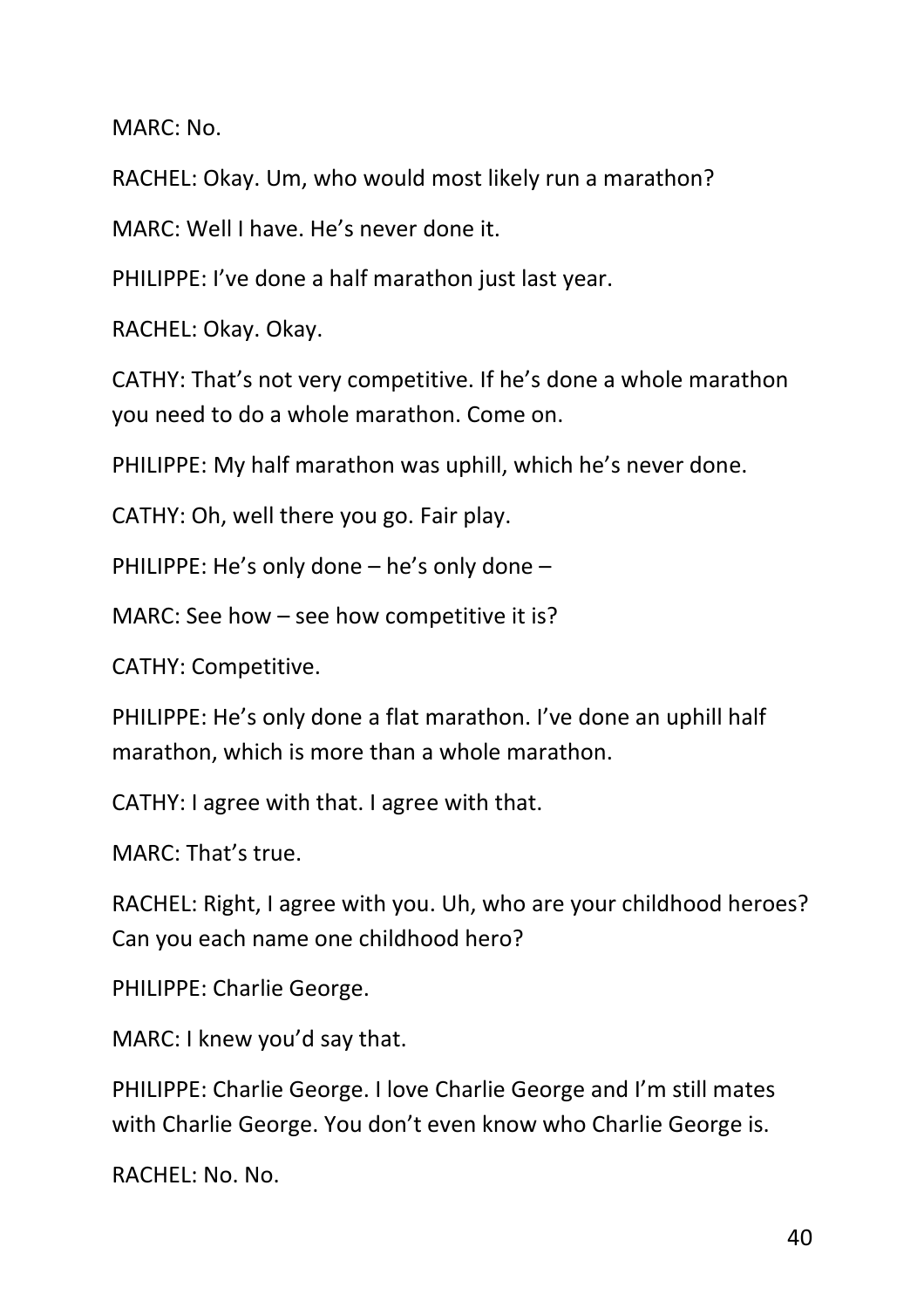CATHY: No, who's Charlie George?

PHILIPPE: You don't know who – you don't know who Charlie George is? May the  $10<sup>th</sup>$ , 1971. Arsenal v. Liverpool. FA Cup Final. Charlie George scores the winning goal for Arsenal, who win the FA Cup. Why is that significant? Our dad was Charlie George's dentist.

CATHY: Aw.

PHILIPPE: It was like our dad scored the winning goal in the FA Cup Final.

CATHY: Oh, that's – so did you get to meet him?

MARC: Yeah, I met him once.

PHILIPPE: Yeah, I have dinner with him regularly. I'm his lawyer.

CATHY: Oh, well that's amazing. So he invites you for dinner?

PHILIPPE: I deal with – I deal with cases about mass murder and Charlie George's legal problems.

RACHEL: Brilliant. Brilliant. Um –

CATHY: Oh, that's really great. Who's most likely to cry?

PHILIPPE: Well, I cry once a week.

MARC: I cry a lot. I cry easily.

PHILIPPE: I cry once a week at the movies.

MARC: Easily.

PHILIPPE: I cry at the movies. I cried three nights ago. We watched an incredible film called 'Quo' – um, 'Quo Vatis, Aida?' about the killings in Srebrenica. And I wept all the way through it.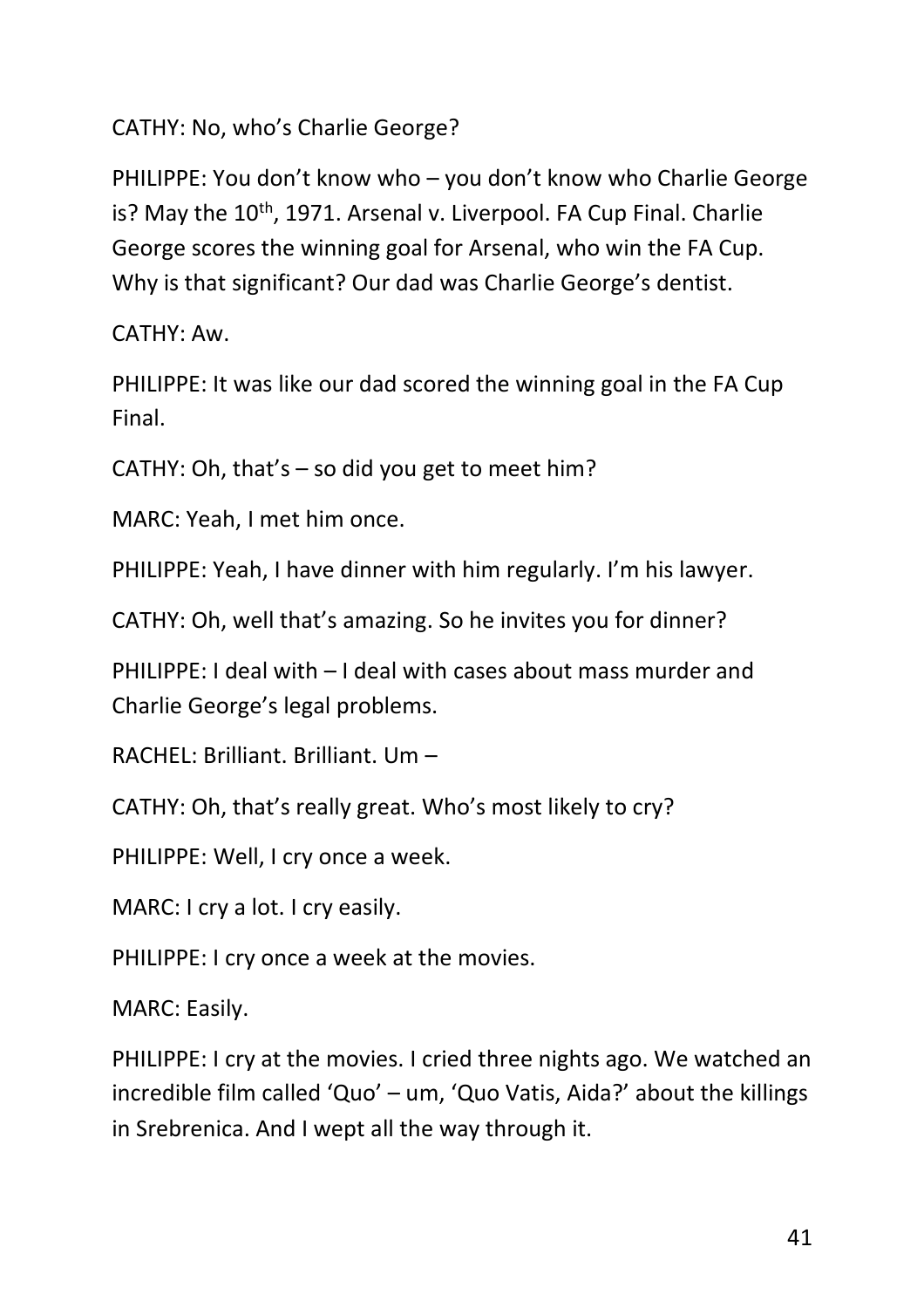MARC: Well you would, wouldn't you? I mean the subject matter's not exactly light.

PHILIPPE: Yeah.

CATHY: Who's the happiest?

PHILIPPE: We're equally happy.

MARC: I – I can't answer for him.

PHILIPPE: Yeah.

MARC: What I see of him is an extremely happy person. I mean, extremely. Extremely.

PHILIPPE: And the ditto. Same thing. I mean we both – we have lovely lives. What's not – what's to not like about our lives? Um, I mean there are – there are things that are painful and there are things that are sad and there are things that are difficult, like in any human life. But – but basically you look around at the state of the world and there is nothing to complain about.

CATHY: Yeah, absolutely.

PHILIPPE: And I think we're both equally happy. I mean we derive happiness in different ways, but I think we're both happy.

MARC: Yeah yeah yeah.

PHILIPPE: We're very – we're very – we are different there.

MARC: Very different. Very different. Um, we're hugely different. But

–

PHILIPPE: Do you think our happiness is different?

MARC: We express our happiness in different ways or what?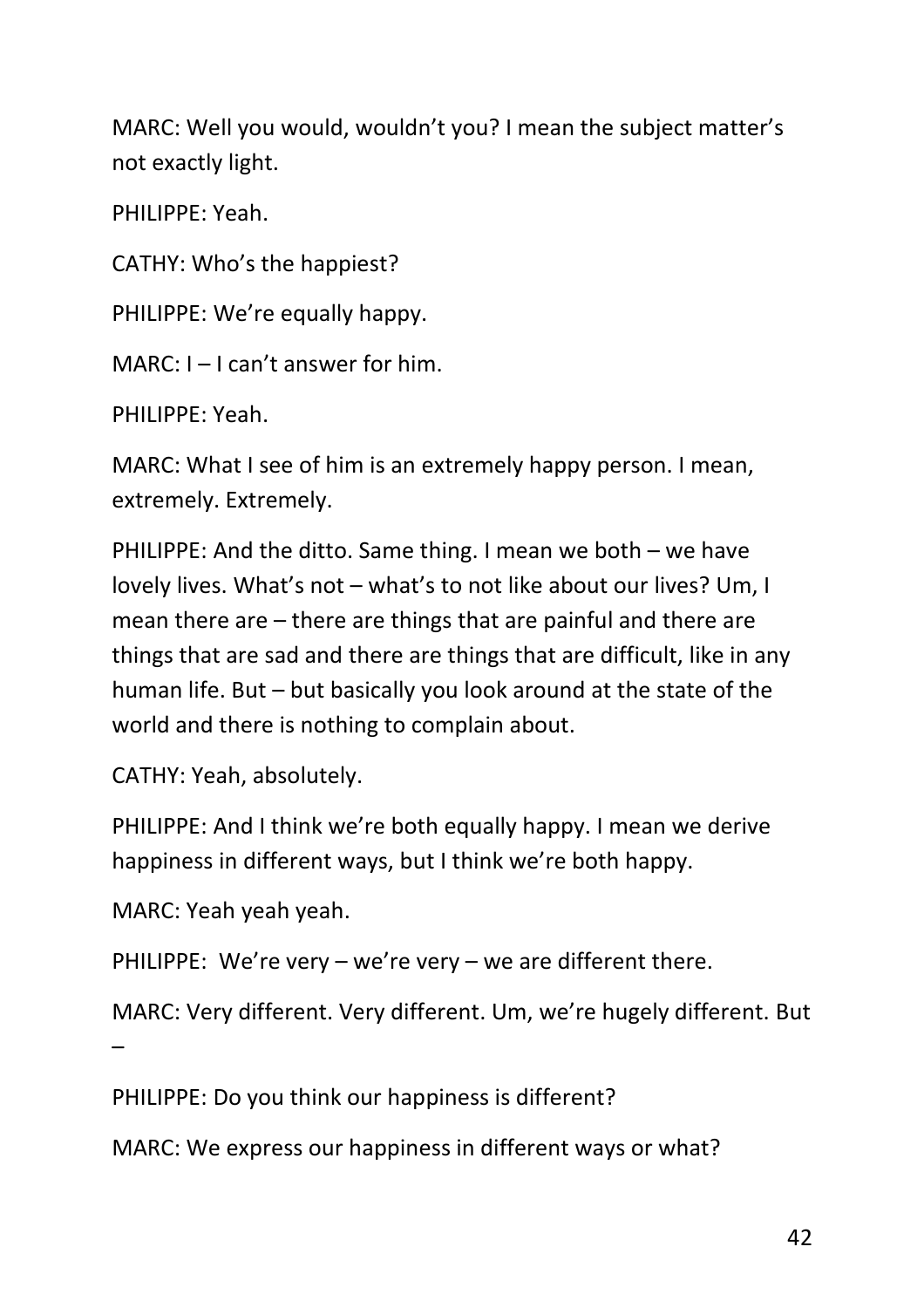PHILIPPE: Levels of happiness of expression.

MARC: I don't know. I don't know. But I – I don't ever think of you as an unhappy person ever. Ever.

PHILIPPE: No, I'm not an unhappy person.

MARC: Um, no. So I couldn't – yeah, I never think of him as an unhappy person.

CATHY: Interesting. We need to wrap up, yeah.

RACHEL: So I think that's our last – yeah.

CATHY: It is.

RACHEL: I think we've come to our last question. Um –

MARC: Cool.

CATHY: Which is –

RACHEL: Is there – right, we'll start with Marc. Marc, is there anything you'd like to say to Philippe that you've never said to him before?

MARC: Oh... oh, that's a great  $-1$ 'm stumped, actually. See if you  $$ you go and then I'll – give me another moment to think. Something might – come into your head.

PHILIPPE: I might – I might surprise him.

RACHEL: Philippe, is there anything you'd like to say to Marc that you've never said to him before?

PHILIPPE: Yeah. Invite us over for dinner.

MARC: Is that what you want?

PHILIPPE: Yeah. He's never invited us over for dinner.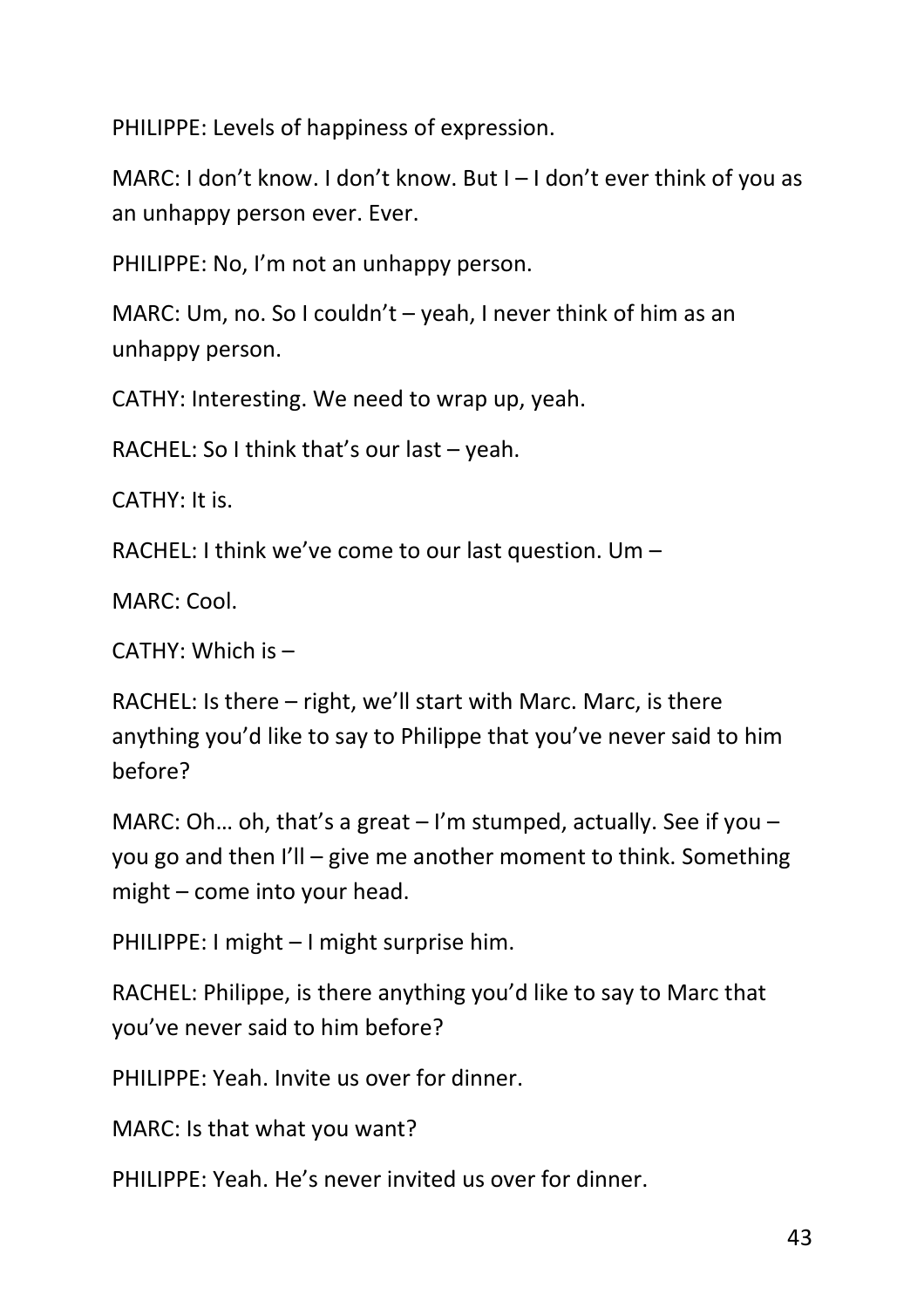CATHY: Why? That's awful.

PHILIPPE: It's true.

RACHEL: It's true, Marc's mulling it over and going, 'hm.'

MARC: I'm mulling. I'm thinking about it. You've never been for dinner?

PHILIPPE: Nope.

CATHY: Are you serious?

MARC: Have you been for lunch?

PHILIPPE: I'm totally serious.

MARC: I don't think that's true.

CATHY: How long – how often do you see each other?

MARC: Every other – every – once every couple weeks.

PHILIPPE: Every week at least. Yeah, I know.

CATHY: That's really weird.

RACHEL: We do a roast every weekend together.

PHILIPPE: We don't.

MARC: We don't. I do - I don't really want to do a roast with you every weekend. Do you want to do a roast with me every weekend?

RACHEL: How – Marc, have –

PHILIPPE: Not every weekend, but once in 50 years would be nice.

MARC: Okay. Noted.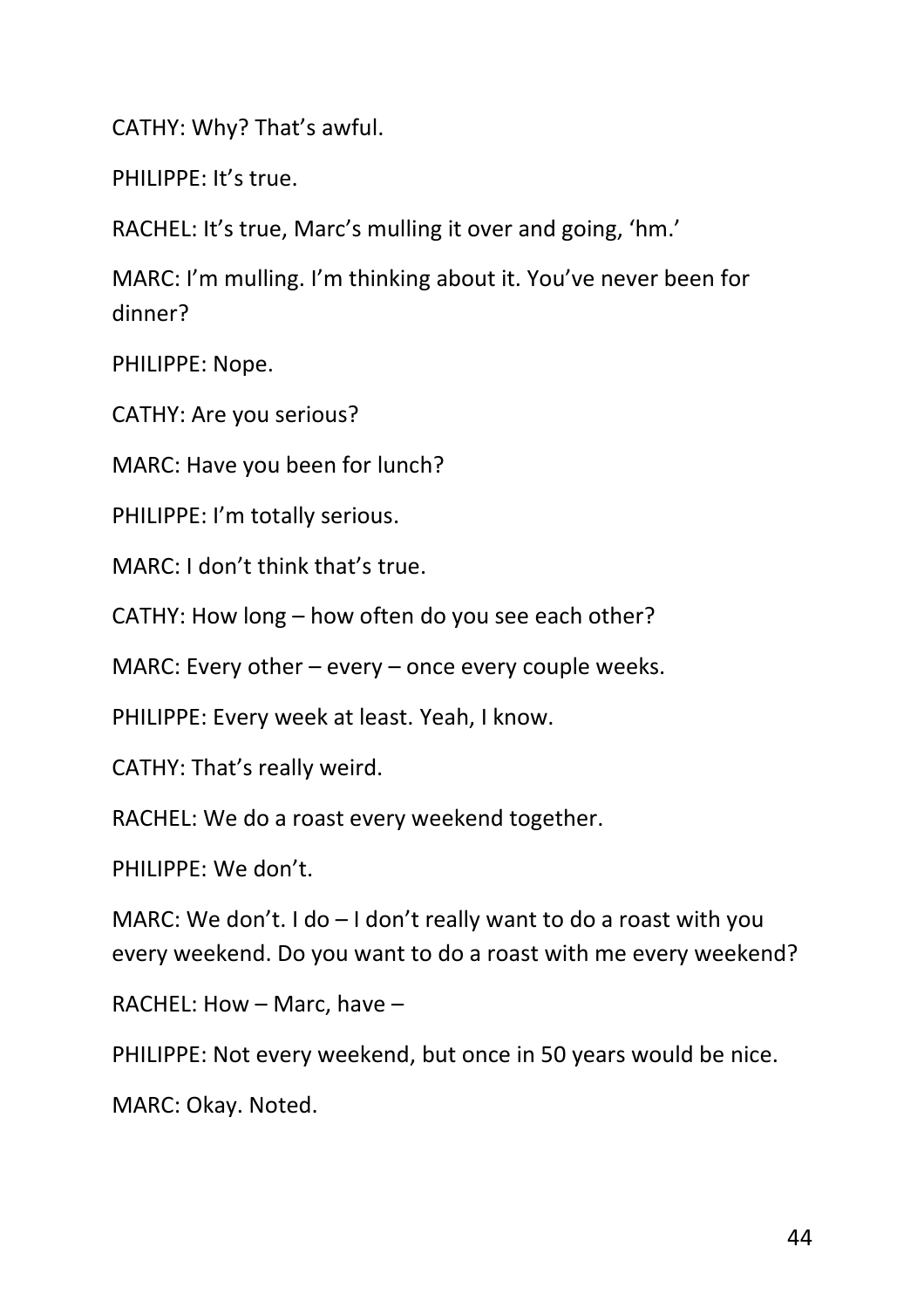RACHEL: Marc, have you – Marc, have you been to Philippe's for dinner?

MARC: Hang on.

CATHY: Oh,  $he's - he's -$ 

MARC: Have I?

CATHY: Has it just never crossed your mind to invite him over?

MARC: Well don't make out he's getting – inviting me every other week because he isn't.

RACHEL: Okay.

PHILIPPE: It's not every other week.

RACHEL: Oh.

CATHY: That's bizarre.

MARC: Okay. I'm going to think on that one.

RACHEL: I think we might have to leave them. Yeah.

MARC: It's a great – it's a great one to end on.

RACHEL: It is a great one. So Marc, have you got anything?

MARC: No, I'm too stumped on that one. I'm going to calm down and thing about it. That's completely thrown me. But I love your honesty on that, because that's a good one.

PHILIPPE: Well I mean it's an interesting conversation. It's what I've enjoyed about this conversation, is it's – you've brought us together to think about things that, you know, you've put us on the spot. And we could actually either, um, just not allow ourselves to be put on the spot.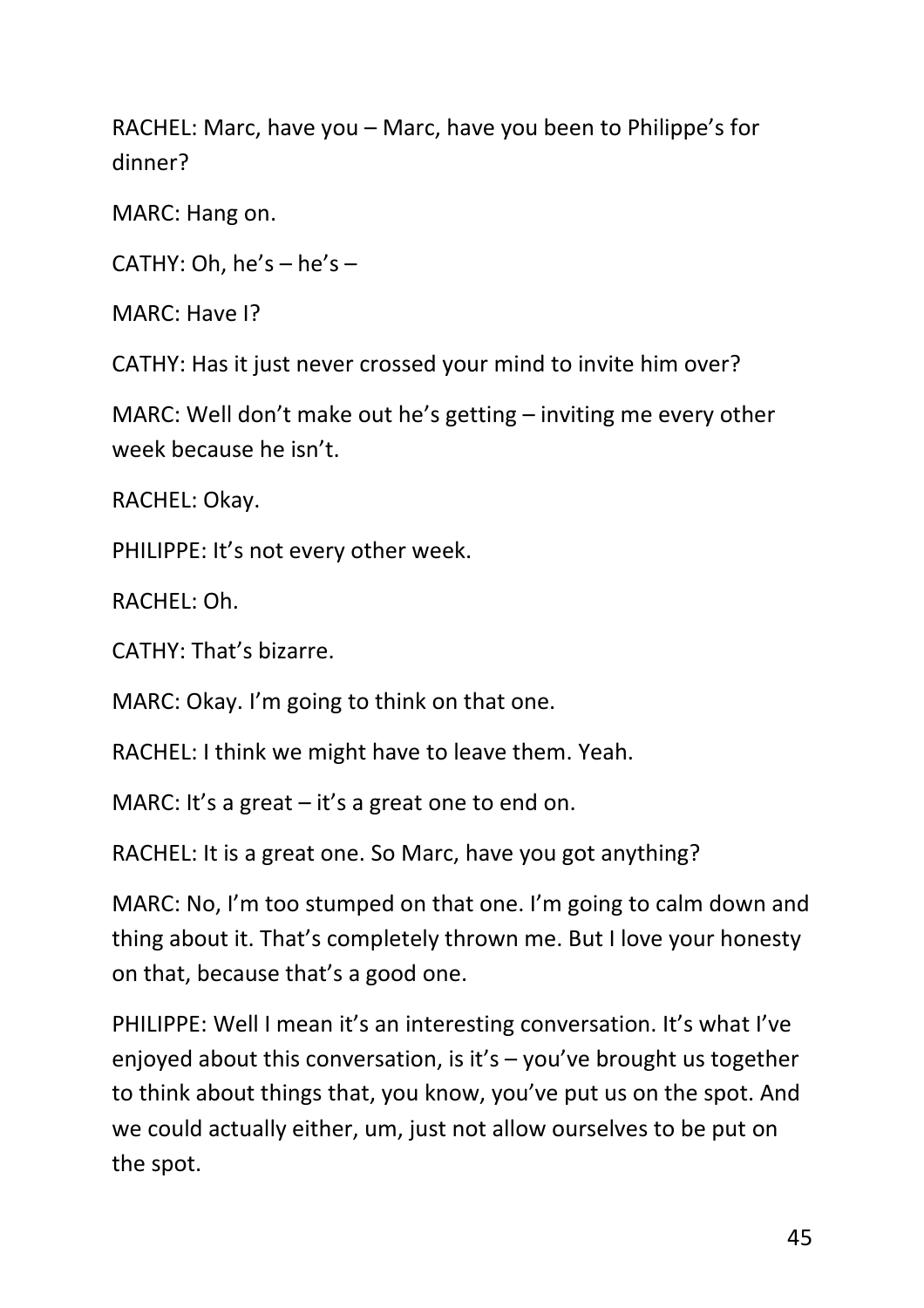MARC: Yeah.

PHILIPPE: Or it's sort of more interesting because we love each other and we're happy together to say, 'yeah, I can say that. Why can't I say that?' I mean because he knows – because he knows there's no hostility and there's no anger and no disappointment and no nothing. It's just like making it even better than it already is.

RACHEL: And I hope we haven't triggered any arguments.

MARC: No. No.

PHILIPPE: Not at all.

CATHY: And I'll see you over the garden fence.

RACHEL: Yeah.

PHILIPPE: You will. We'll see you on our road.

RACHEL: Lovely.

PHILIPPE: Wave if – wave if you walk past.

CATHY: I will do.

RACHEL: Yes.

[Guitar and flute music]

This has been a Little Wander production. Local artwork from Cathy Mason. Voice from Melanie Walters. Music from Rhodri Viney. With special thanks to Beth Forrest, Steve Pickup, Sam Roberts, Henry Widdicombe, and Jo Williams. Other podcasts from Little Wander include Here to Judge and Welcome to Spooktown. Subscribe now on iTunes, Spotify, or wherever you get your podcasts.

CATHY: Rachel's just told me I'm something – oh, hang on.